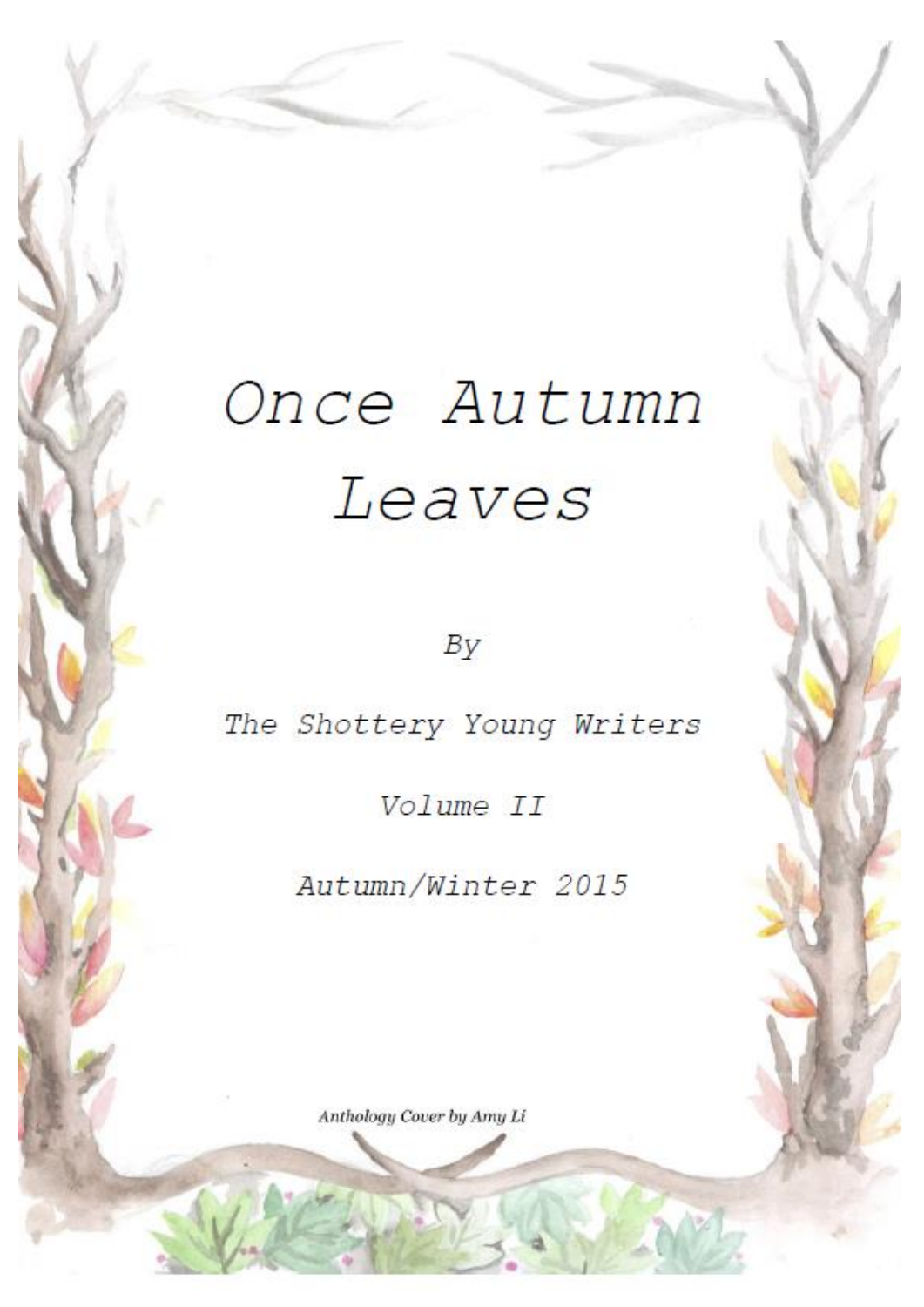# Editor's Letter

Dear Readers,

Welcome to the Shottery Young Writers' second anthology of creative work! Coming back to school after the summer break can really be a drag. The leaves are falling from the trees, the wet and windy weather is settling in, and the nights get increasingly longer. However, at the Young Writers' group, we have been trying to channel these feelings into creative inspiration!

Our first thoughts were to write a series of festive tales exploring the wonders of the Christmas season. However, as I am sure you can imagine, these tales of joy and good will suddenly started to transform into works with a slightly darker edge. So, the group have created a fantastic collection of poems and short stories inspired by the changing of the seasons.

I sincerely hope you enjoy reading these and perhaps feel inspired to come along on Monday lunch times in G15.

Mr Cooper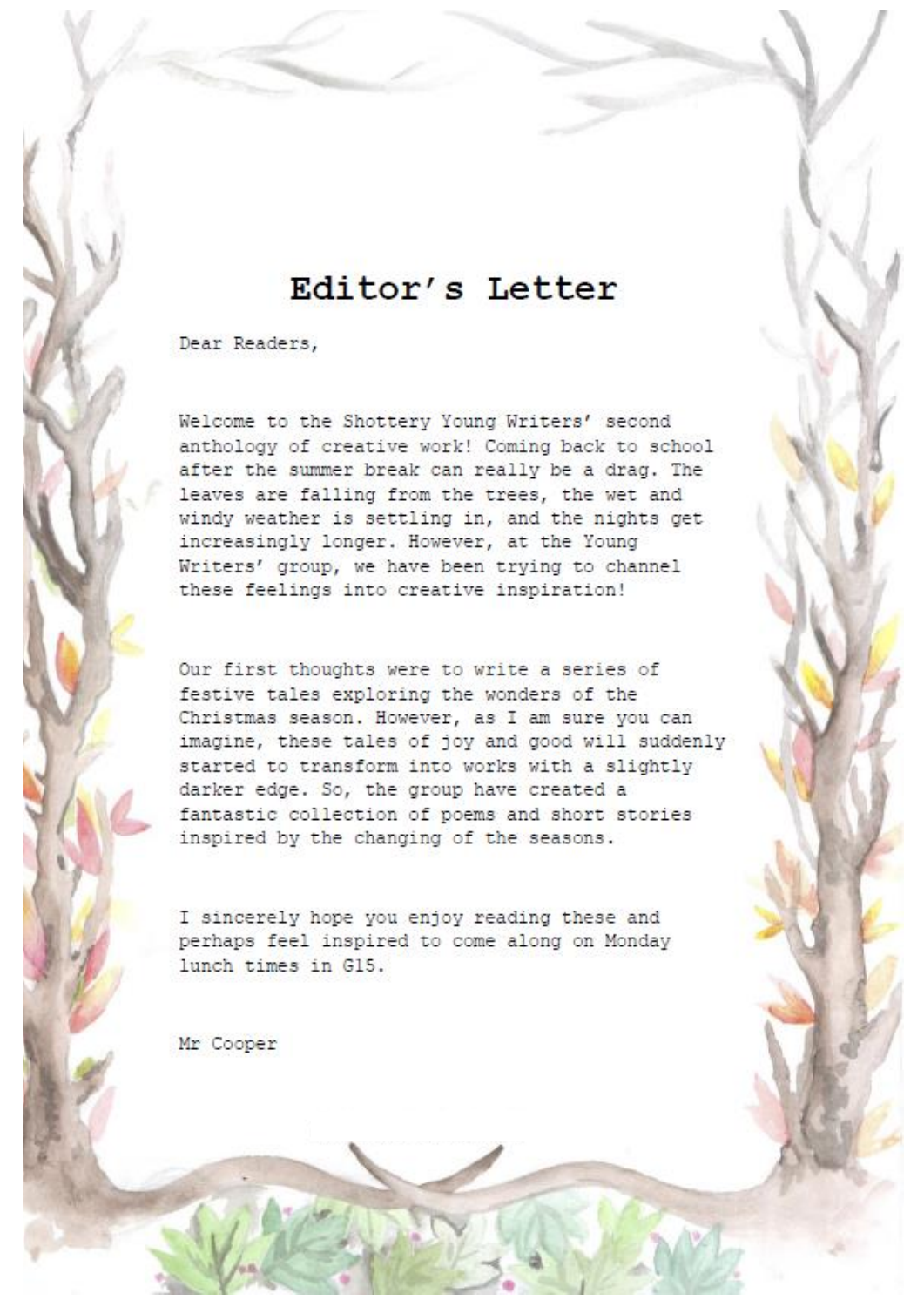*Once Autumn Leaves*

## Contents

| Autumn - Caitlin Wilkie, Year 133             |  |
|-----------------------------------------------|--|
|                                               |  |
| The Real Christmas - Evelyn Byrne, Year 89    |  |
| My Last Christmas Wish - Hanna Vine, Year 810 |  |
| Merry Christmas - Jemima Swain, Year 1012     |  |
| Santa goes to court - Jess Bassil, Year 814   |  |
|                                               |  |
| Christmas Alterations - Lily Yang, Year 718   |  |
| Christmas - Sophie Fennelly, Year 1021        |  |
| Winter Flowers - Ciara May Willson, Year 1222 |  |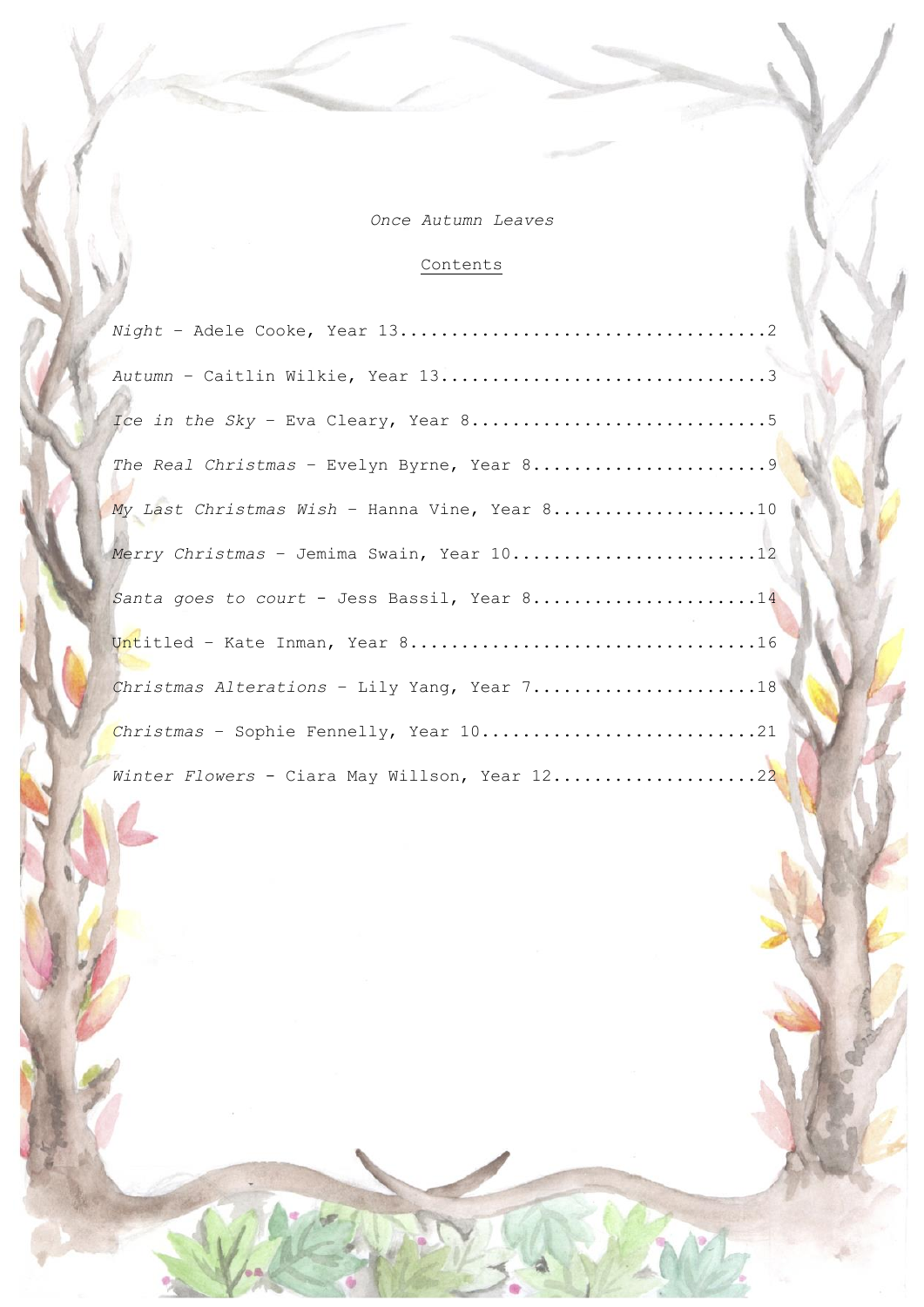### Night

Hand in hand The streets envelop us As we run, Freed by the night sky

#### Above

The galaxy rages, Calling out to those Who'll listen, Swallowed whole by the evening

We watched the city dance, And with it, the world Went out

Adele Cooke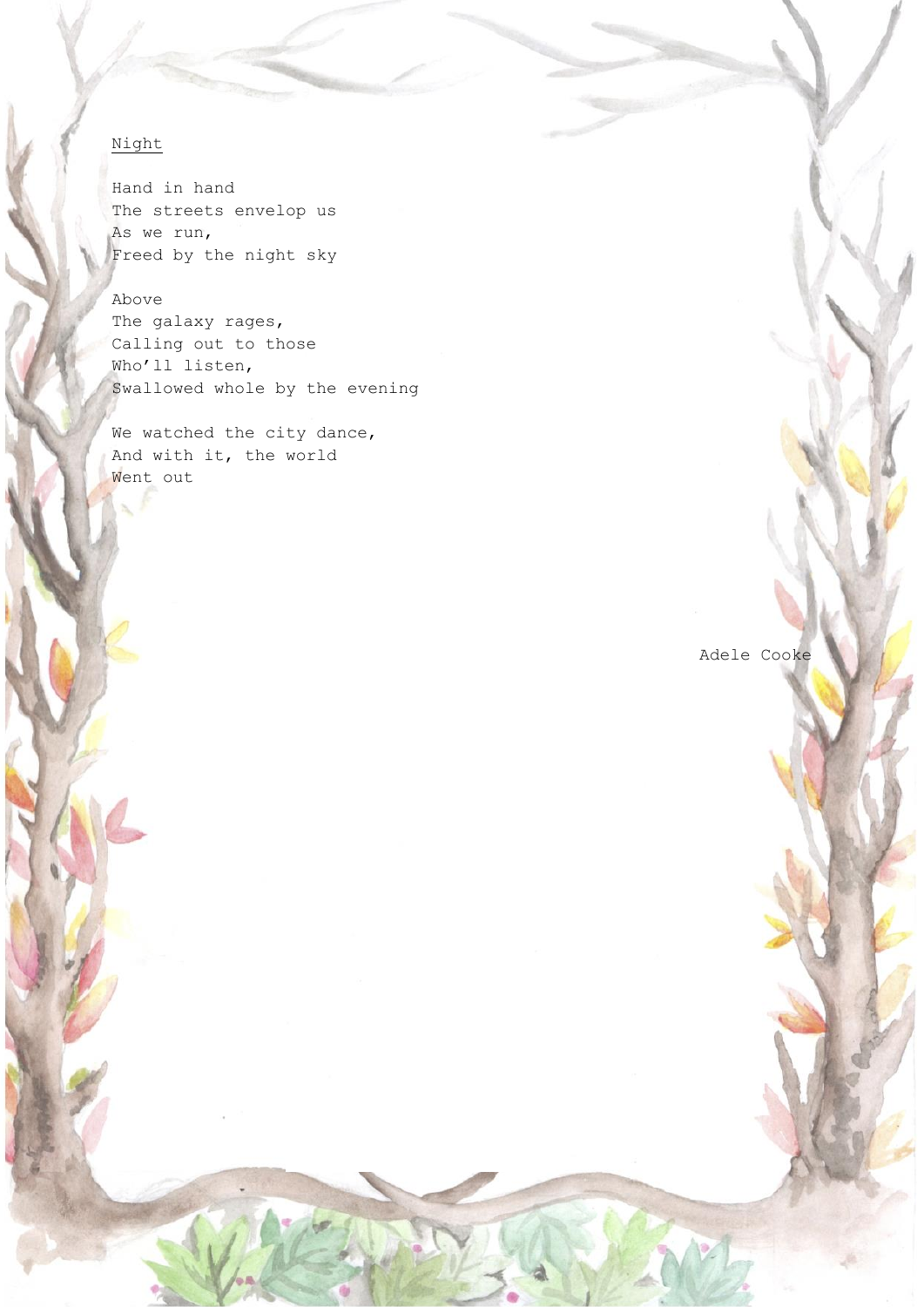#### Autumn

She was born in September tones of melancholic Sunday evenings and warm flashes of frozen amber light dancing on the backs of her eyes. She lay lost in herself, wrought boughs of belief fading, fading: gliding on a dead summer breeze, burning the fragrance of fallen leaves. She only found *Winter* in June, his irises blue with indifference, solid knuckles bending at the bone, cracked wrists and hinges bursting with broken ice. Clear emptiness falling like *hunger* in the white. A sour aftershave of blind acceptance *- and fear*  under his chin, his laugh, his bullet-teeth smile.

They met in October, slowly fell into each other with every dark Monday morning and 5pm witching hour.

These two ran too far: rains of unordinary colours in their wake.

Gold and orange and bronze, burgundy, brown

#### Or

Crystalline grey – accurately sighted; cold.

She stained him.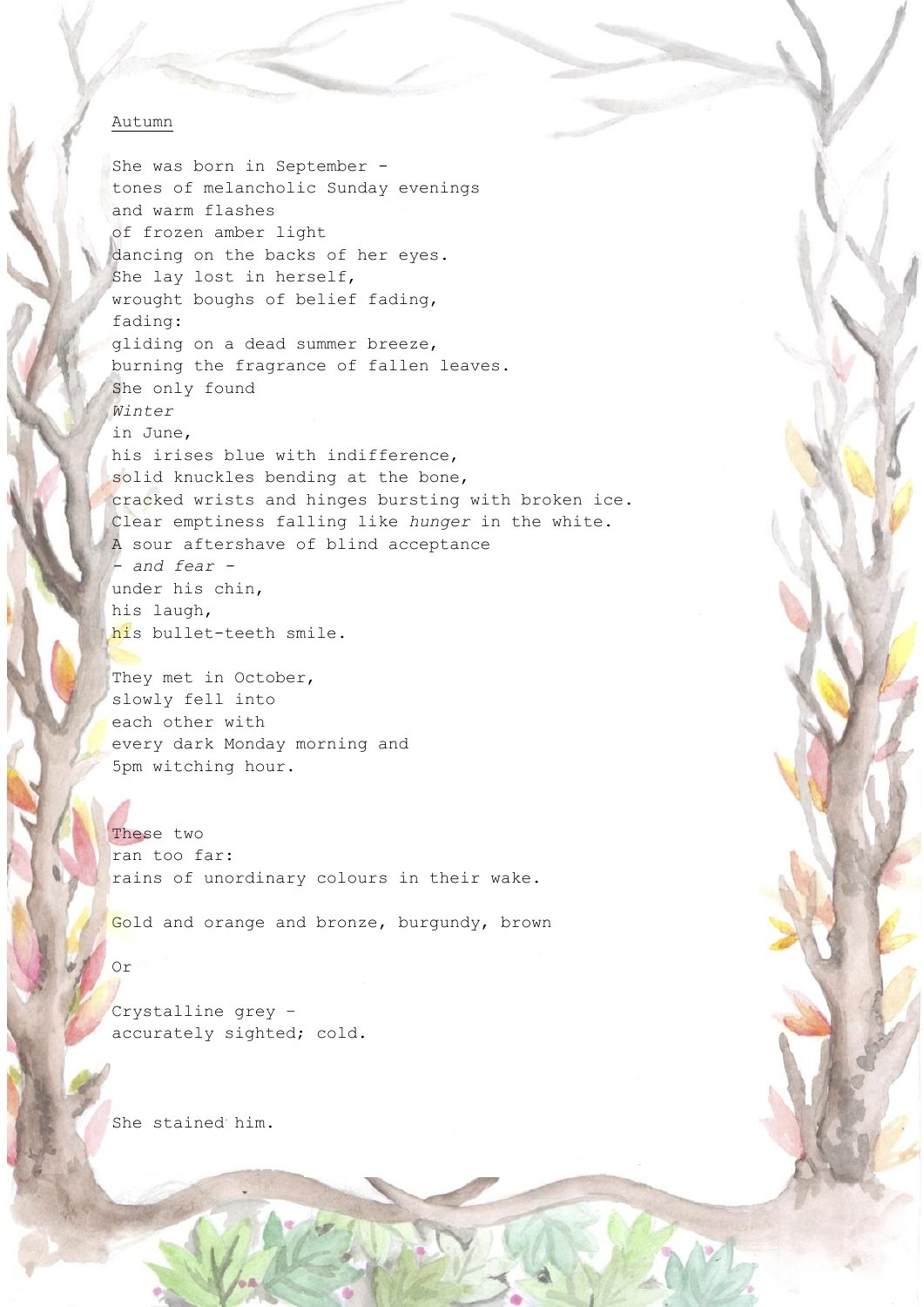He smothered her. Still they clung to themselves,

deep into a low Christmas night.

She let him go, First, left to find the spring in someone else. After all, even December cannot choke the February flowers and the quiet green shoots of May.

Caitlin Wilkie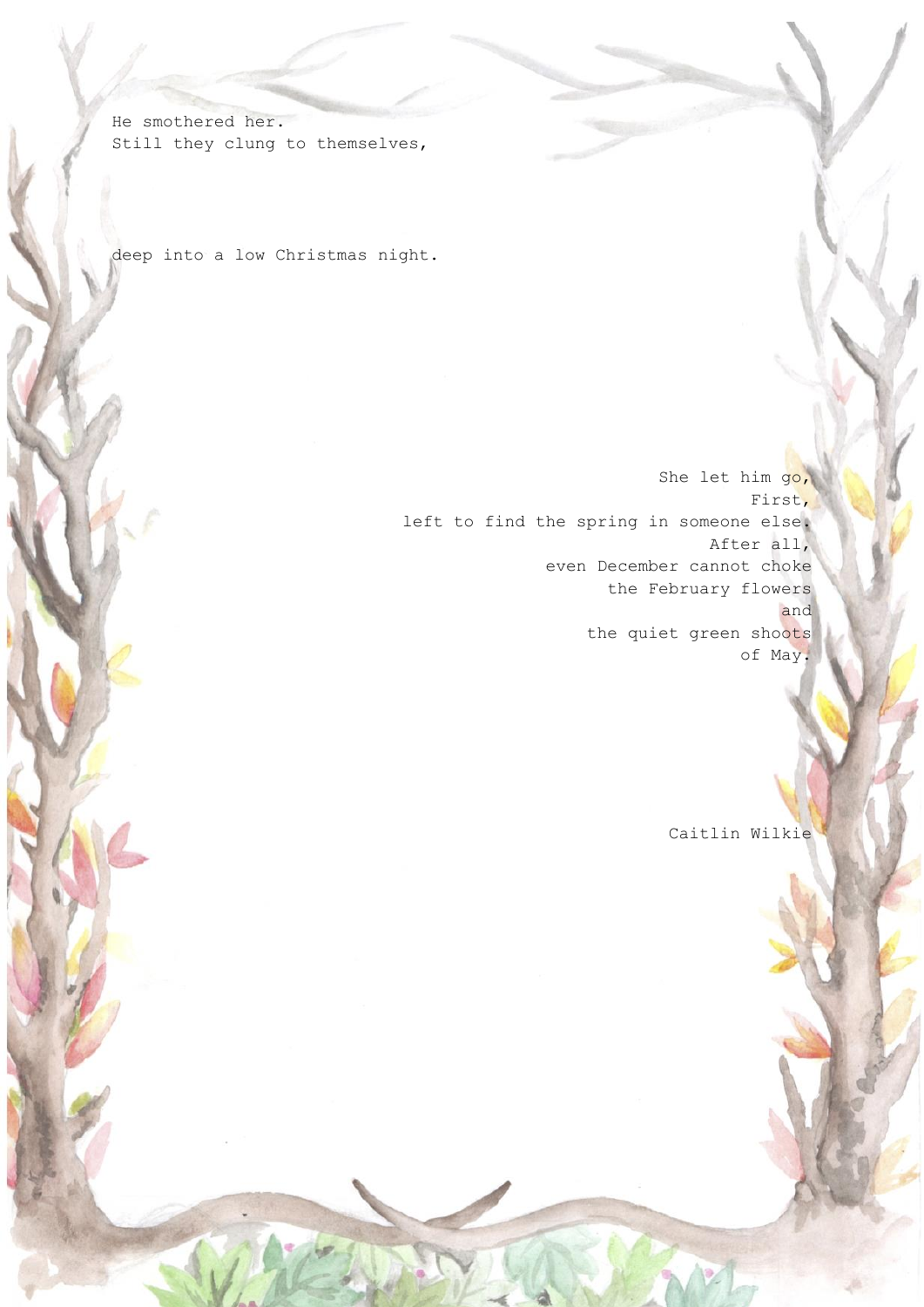#### Ice in the Sky

There is something in the sky, something watching us, every minute of every day, waiting to strike. And it strikes at Christmas. There's a reason it's cold at Christmas, coldness is a cover. And under the cover, something hides, searching for the right moment.

Eliza stared at her clock. Midnight. She looked out the window at the deep night. She shivered and pulled her duvet round herself. There was something out there. There was no other explanation for all the cold. Suddenly there was a big bang downstairs. She tiptoed across her room and then down the landing. She creaked down the stairs and opened the door to the living room. There was a man holding coloured parcels, a man with a white beard and a scarlet suit. It couldn't be. "You!" Eliza said. The man turned around in surprise. "Me!" Santa said, "Sorry Eliza, I know it's been your dream to meet me for precisely 8 years, 3 days, 4 hours and 59 minutes – oh, that's 5 hours! - but I really have to go. There are plenty of other children to deliver to!"

"Santa, please, you're the only one who I can think of that could tell me, is there something out there? Is there something that makes everyone shiver?" Eliza asked.

"Eliza, you're right that I'm the only one that knows, but I can't tell you here. But I will if you come with me." Santa said. "Come with you? I can't come with you! What about my parents? What will they think?" Eliza exclaimed.

"I don't know, I'm Santa not Dumbledore! Leave a note, send a text! I said you could come with me, I didn't say I'd do all the dirty work for you while you relax on my sleigh! Besides, they're not your real parents." Santa said.

Eliza had been adopted when she was just 1, and didn't know anything about her real parents.

"Fine, I'm coming, let me just pack a bag." Eliza said. "No time. It's now or never Lizzie." Santa said. "My name is Eliza, not Lizzie and I'm coming with you."

Eliza squeezed up the chimney, her hands covered in soot, her clothes as dark as the night sky outside. She reached the top of the chimney and took a huge breath of the fresh air. Then her jaw dropped.

"Reindeer?" She shouted down the chimney, "You really have reindeer?"

"Yep, Rudolph and all. Keep moving!" Santa yelled from below. Eliza grinned and hoisted herself out the chimney. She walked over to the reindeer at the front. A reindeer with a bright red nose. "Rudolph." She whispered.

Santa grunted behind her as he finally got himself out the chimney. "Ever think of having that chimney enlarged?" He asked.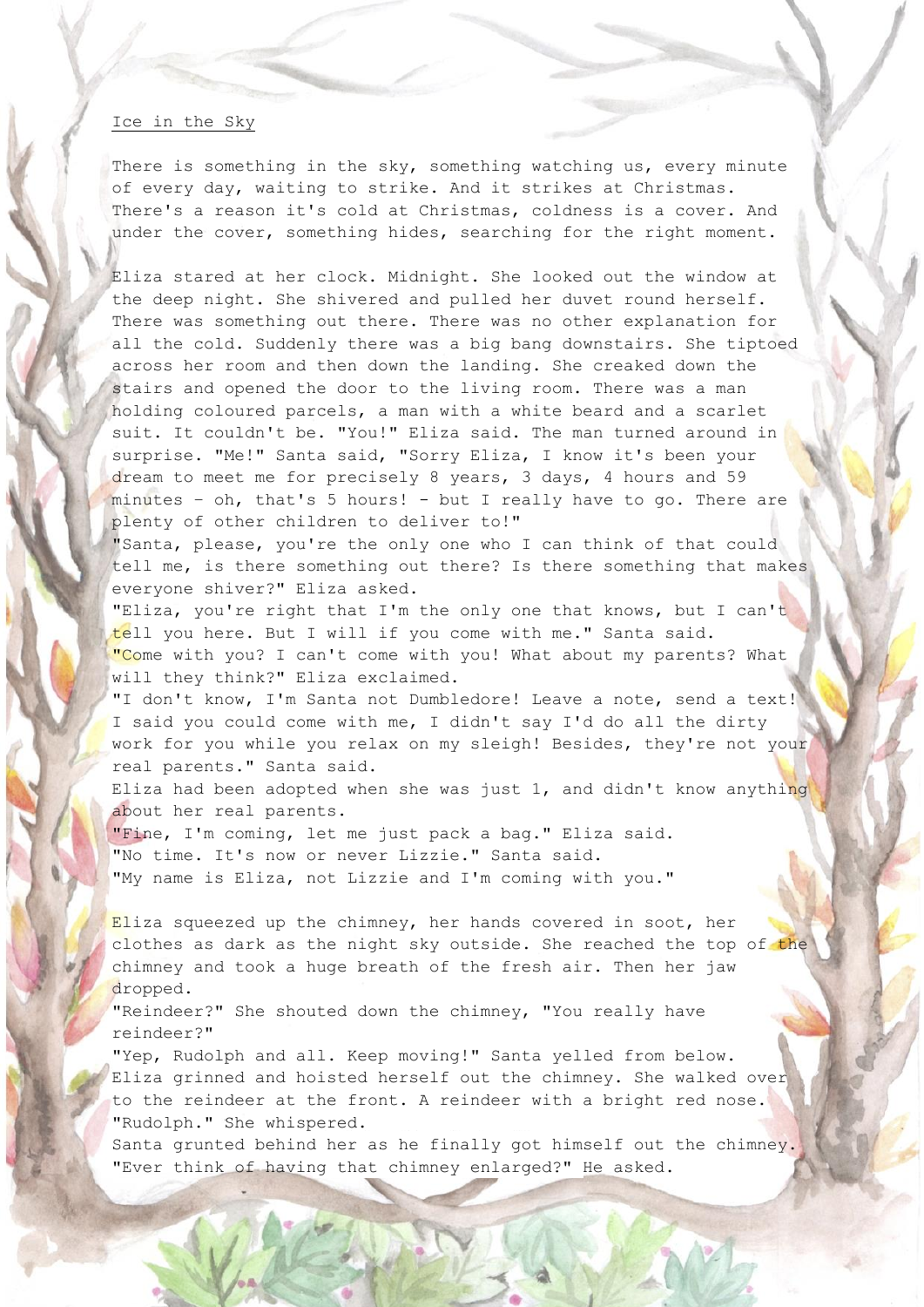"Not really," Eliza giggled, "We didn't really have you in mind when we put it on!"

Eliza climbed up onto the sleigh next to Santa and they flew off into the night, guided by Rudolph and all of the other reindeer. The sky looked so beautiful and Eliza, slowly gliding across the sky, slowly drifted asleep.

Eliza woke in a factory full of... elves? She suddenly sat up and an elf, near her scuttled away. A minute later, he returned with Santa. "I went with you," Eliza said, "spill." "Follow me." Santa beckoned.

Eliza followed him through a workshop filled with brightly coloured toys, watching each elf intently.

"You've already started working? It's Christmas Day!" Eliza asked. "Yep, we have to," Santa said, "won't finish otherwise." They had reached a red door now, which Santa opened and squeezed through. It was completely red and green, and completely covered in Christmas decorations. He sat down behind a festive desk and gestured for her to do the same.

"So, the sky," Santa started, "how did you find out?" "Tell me what it is first." Eliza demanded. Santa sighed.

"I trust you know about the ice age? Back in those days, things were different. Someone ruled over – well everywhere. He didn't just control the cold – he was the cold. He was always lurking, everyone knew his name. When the ice age was over, he was angry. He didn't want to fade like all the ice and snow. He started to turn evil well, more than he already was. Anyway, he found his strength in the only cold he had left –winter. He started to search for a way to get revenge -on anything and everything. He found Christmas and started to do so many evil things, in the time when everyone blocks out all the dark things, when no one notices everything bad outside. His name- we don't say it much, but it's… *Bob.*" Santa said. "Seriously? Bob?" Eliza asked.

"No! *Nerackun*, translating to ice in the sky." The name sent shivers down Eliza's spine. "I preferred Bob." Said Eliza "Me too." Santa agreed.

Nerackun stared down at all the children giggling and playing in the snow. He looked at their snowman with his top hat and carrot nose. He sneered and flicked his hand and a sudden, sharp gust of wind blew into the snowman, knocking it over completely. The children all burst into tears and ran indoors, crying out for their parents. *Serves them right,* he thought, *if there's any 'snowman' around here it's me.* Suddenly he heard a voice call out from behind him. "Hey." It was a girl who looked about 12, sitting on a sleigh with… "Santa?" Nerackun asked.

"No, I'm a pink fluffy unicorn, *yes, I'm Santa!"* Santa exclaimed.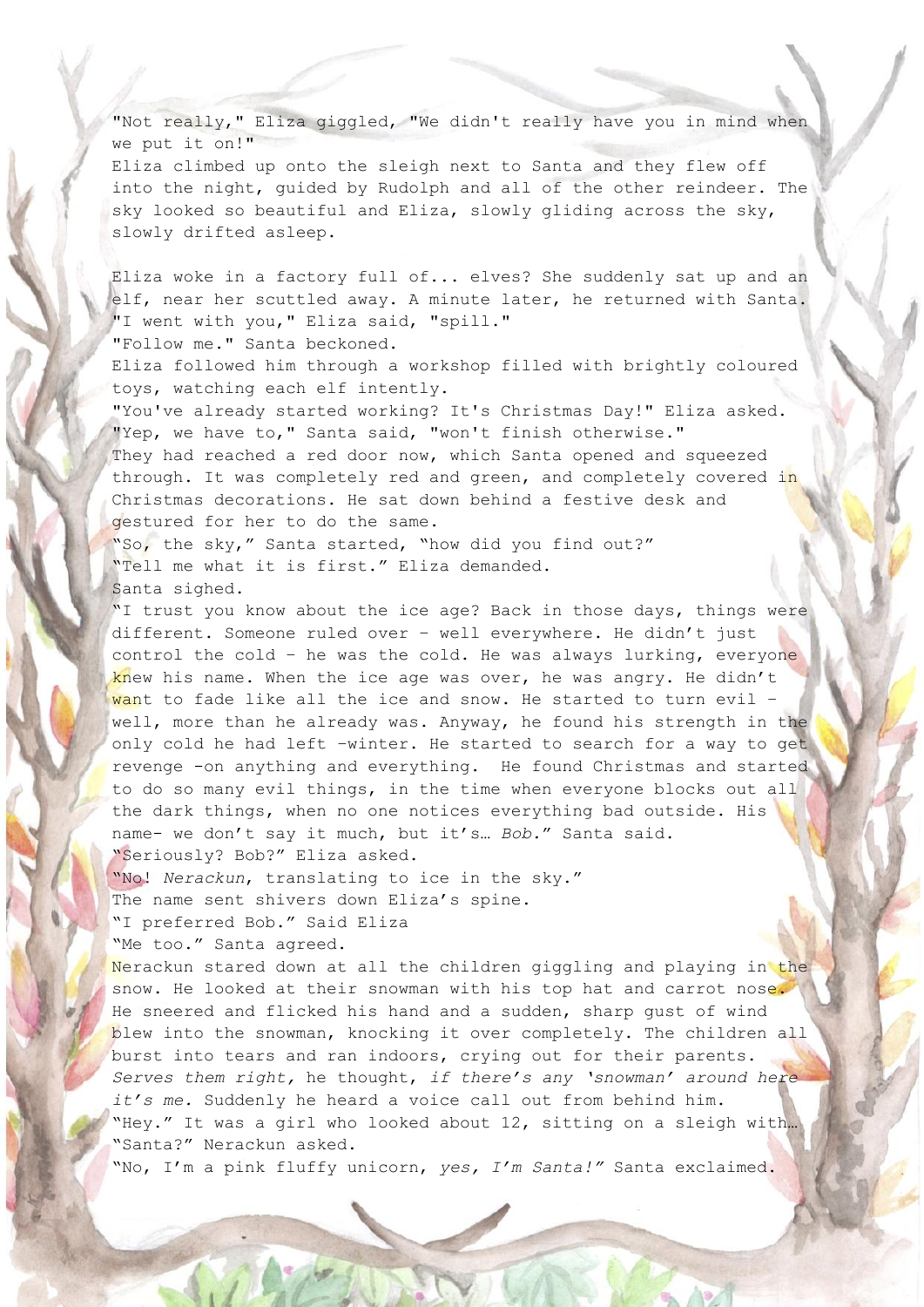"You do kind of look like a white fluffy unicorn with your beard!" The girl said. Santa rolled his eyes at her. "Who are you, anyway?" Nerackun asked. "I'm Eliza." Nerackun raised his eyebrows. "Ooh, Eliza! When were you thinking of telling her, Santa?" He asked. "Telling me what?" "Eliza, Nerackun -He's my brother." "That's not what I meant and you know it." Nerackun said. "What? How?" Eliza asked. "Well, we were both born to the same par-" Santa started. "I know that part! So you're telling me that all this time, it was your brother? He is your brother?" Eliza exclaimed. "Yoohoo! I am here you know!" Nerackun said. "Well, I can tell you both have the same wickedly bad sense of humour and sarcasm!" Eliza said. "Anyway, Nerackun, you just got banished!" Santa yelled. "Ok, that was a kind of big jump in the conversation. Where to?" Nerackun asked. "The arctic circle. Coldest bit." Eliza said. "Mm. Funnily enough, I've actually been reviewing there as a holiday destination recently. How did you know?" Nerackun said. "Oh, haha." Eliza said. "The thing is, you're never going to banish me if I don't let you. Tell me, why are you sending me somewhere I'd actually like to go?" Nerackun said. "For exactly that reason. If you don't want us to banish you, you won't let us." Santa told him. "Of course you're welcome to return every winter for a slight dusting of snow…" "It's a deal – on one condition – you tell the girl." Nerackun said. "Why?" Santa asked. "Let's just say family heritage is important to me." Nerackun grinned. "Fine. Deal." Santa said. "Now *go.*" Nerackun grinned and vanished. "Tell me what, Santa? What did he mean by family heritage?" Eliza asked. "Eliza – I'm your grandfather." That was when Eliza fainted. She woke up outside her house, and saw Santa feeding Rudolph carrots by the sleigh. "Santa!" She yelled. He turned around. "Eliza, are you OK? I was so worried! I didn't mean to shock you! What do you remember?" "I'm fine, I remember Nerackun, and the banishing and - oh my goodness, Santa, is it true?"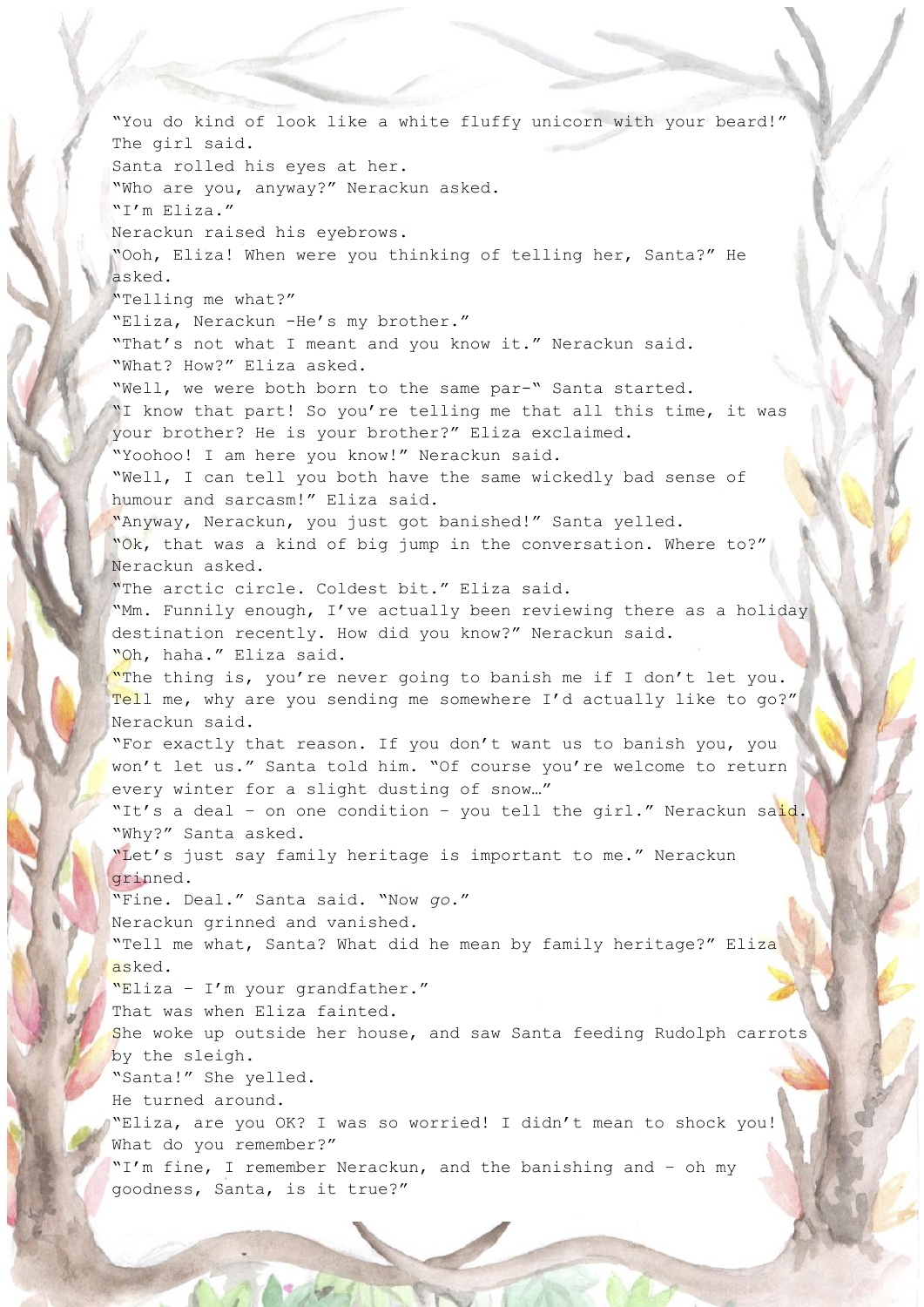His eyes welled up. "I've wanted to tell you for so long, but I wanted to protect you from – him." "Bob?" Eliza started to cry too. He smiled and then turned around. "Look, sunrise. You'd better get back inside, your parents will be getting worried about you." "What? No way, I'm staying with you!" "Eliza, I'll see you next Christmas, okay?" "Why can't I come with you?" "Didn't your parents ever tell you that if Santa comes every night, Christmas won't be special anymore?" "I guess I can wait a year, but don't forget!" "I could never forget you, Eliza. See you later, alligator. "In a while, crocodile!" "Not so soon, big baboon!" "Hey!" "Oh, and Eliza?" "Yes?" "Your mother may or may not be the tooth fairy!" "What?" "You'll have to wait until next year to find out!" Eliza grinned, rolled her eyes and stepped into her house.

Eva Cleary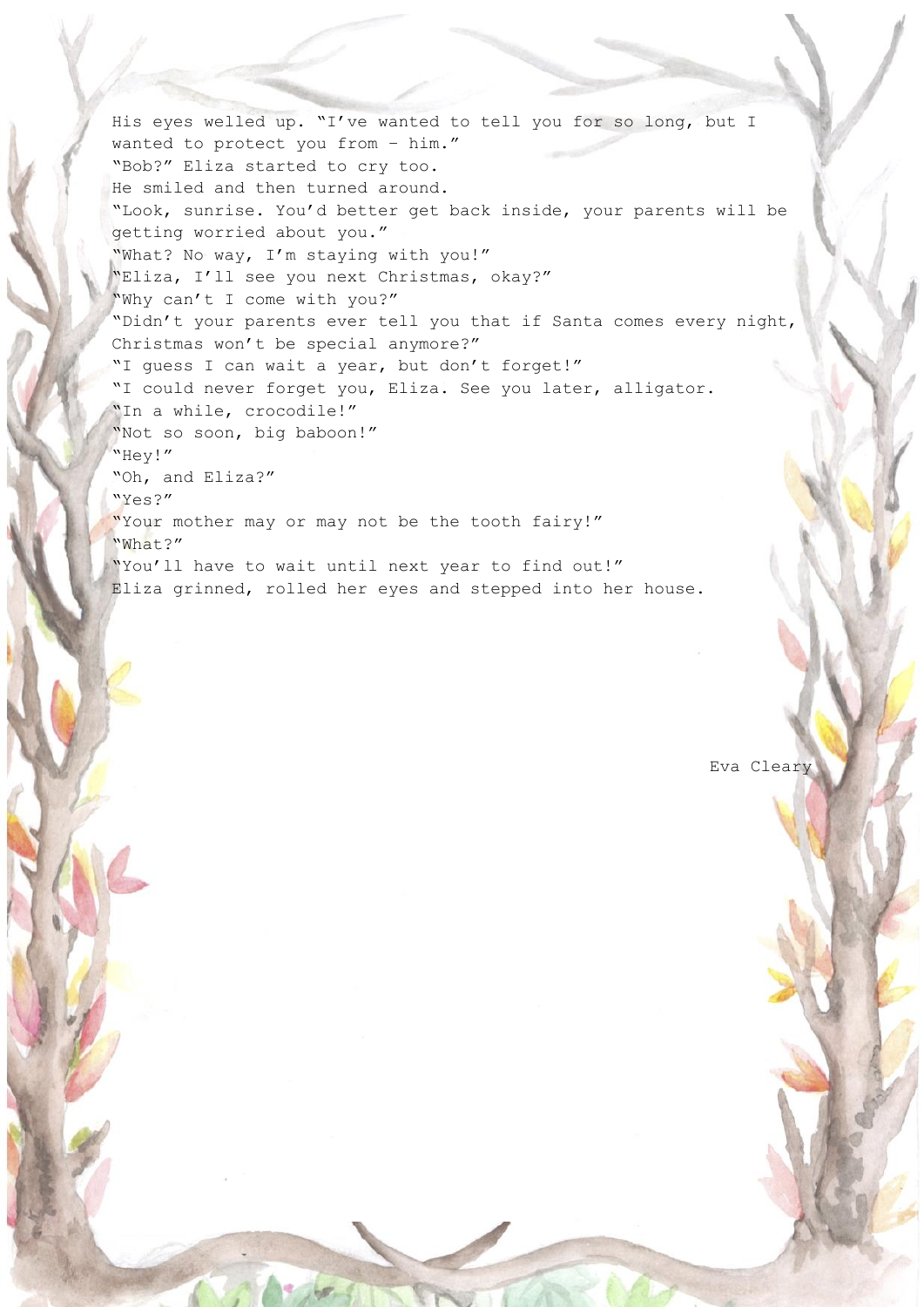#### The *Real* Christmas

Down the chimney, Round the bed, Past the grate, Your life will end,

He creeps, he crawls, "Hello little girl" he said, "You've been a naughty little boy", And then you're dead.

There's one story pretty much every child in the world knows. That happy, happy man who travels around the world, delivering presents to all the good girls and boys, and leaving coal for all the bad and selfish children. However underneath that sugar coated story, there is a much darker tale.

Every day of the year there is an old man who watches the young children of the world constantly. When they're asleep and awake. Creepy much? But no, when it's Santa, no-one bats an eyelid.

It's the dead of night and a man with a ghostly body, a sharp skeleton glowing beneath his skin and a sickly grin as he sharpens his curved blade, preparing for his favourite time of the year, restocking his supplies. But his smile faltered as he looked down at his list. Not enough children had been bad. He would have to add a few names…

She lay there in the centre of her bed shaking with excitement. This Christmas she'll see him. She had to. As the grandfather clock struck twelve in the hall below, she heard a sound on the roof above her. She sat up, overcome with excitement. He was here.

Evelyn Byrne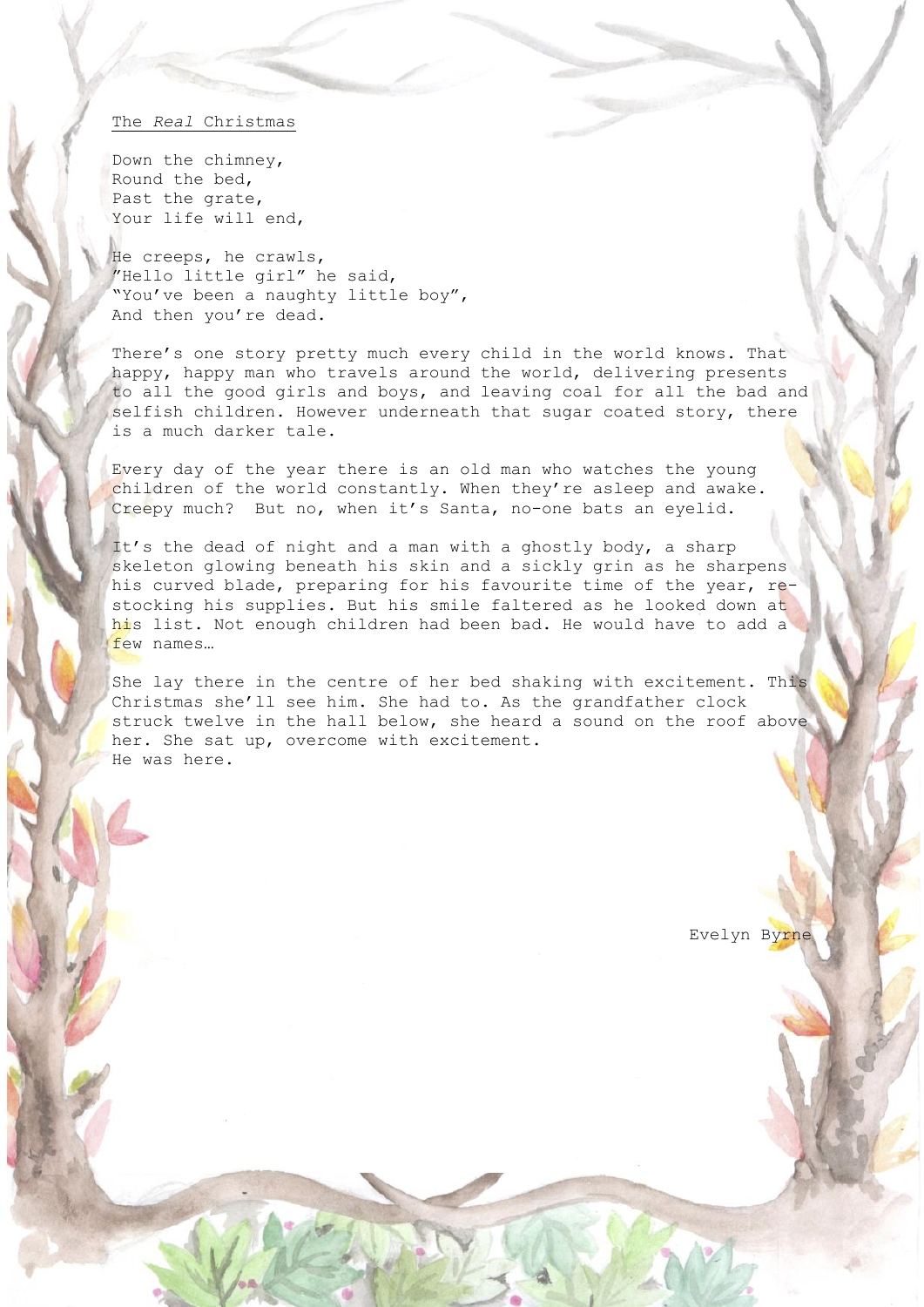#### My Last Christmas Wish

The snow crunched under my feet. The cold winters' wind swirled me round and round till I was dizzy. I was at my happiest out here in the peace and quiet. Then I remembered, I had to go back, and face him...

It was Christmas Eve. Was it only two hours ago that I was sat in the hospital with mum and dad. Mum was in her bed whilst I was helping her with her water. Then she couldn't breathe. I hit the alarm button to attract the doctor's attention. My hand jolted, the glass flew away, the water was spilling out. Then the glass was in a million pieces all over the floor, just like my heart. The doctors came rushing into the room. Gloves on, ready to do whatever was necessary to save my mum. Dad had left minutes before so I ran out to find him. I had never really been fond of my 'dad'. He wasn't really my dad. My dad had brown hair and brown eyes. Just like me. Not at all like Tony. He had grey hair and grey eyes, if I had to describe him in one colour it would be simply grey. My dad was a brave and courageous army officer. Tony wasn't, he was a cowardly tax assessor who's day brought misery to the people he saw. Dad was the polar opposite. He stood tall and brought hope and joy to anyone and everyone he saw. Dad was family. Tony wasn't, he was just a boyfriend someone who could up and leave at any time. I ran through what seemed like endless corridors of sick and dying people. I felt my chest getting tighter with every step. I got to the rusty front entrance of the hospital to see Tony sat having, unsurprisingly, a cigarette. "You really shouldn't smoke," I wheezed, bent over, with my hands on my knees.

"You really shouldn't be an annoying little so and so," he snarled back at me.

"Not the point, there's something wrong with mum,"

He gave me a glare and ran back to the ward. I followed suit. I entered the side room to see my mum lying there with tubes coming out of her left, right and centre. I was too late. Or was I? The consultant came in. It wasn't good news.

"As you know Annabel is very ill, but if she has something she really wants to live for and you would be able to pay..." "Where?! How much?!" I asked without considering what I had just said.

"America, £35,000"

Tony said nothing. The silence was unbearable and the tension in the room felt like an elastic band ready to snap at any time. Tony laughed sarcastically and said, "Well that's that then. She hasn't got that sort of money. And anyway I couldn't be bothered to fight either if all I had was an annoying little brat of a daughter."

The doctor's expression was beyond words. As the door opened I found my voice.

"You can't just walk out on her now when she needs you," I stuttered.

"Watch me," he said and slammed the door behind him. I waited until mum was settled, thankful she had slept through the whole unpleasant scene and walked home through the fast falling snow....as I said, now I had to face him, again. I opened the front door, my palms were sweating even though my

breath was frozen. The silence of the darkness confirmed there I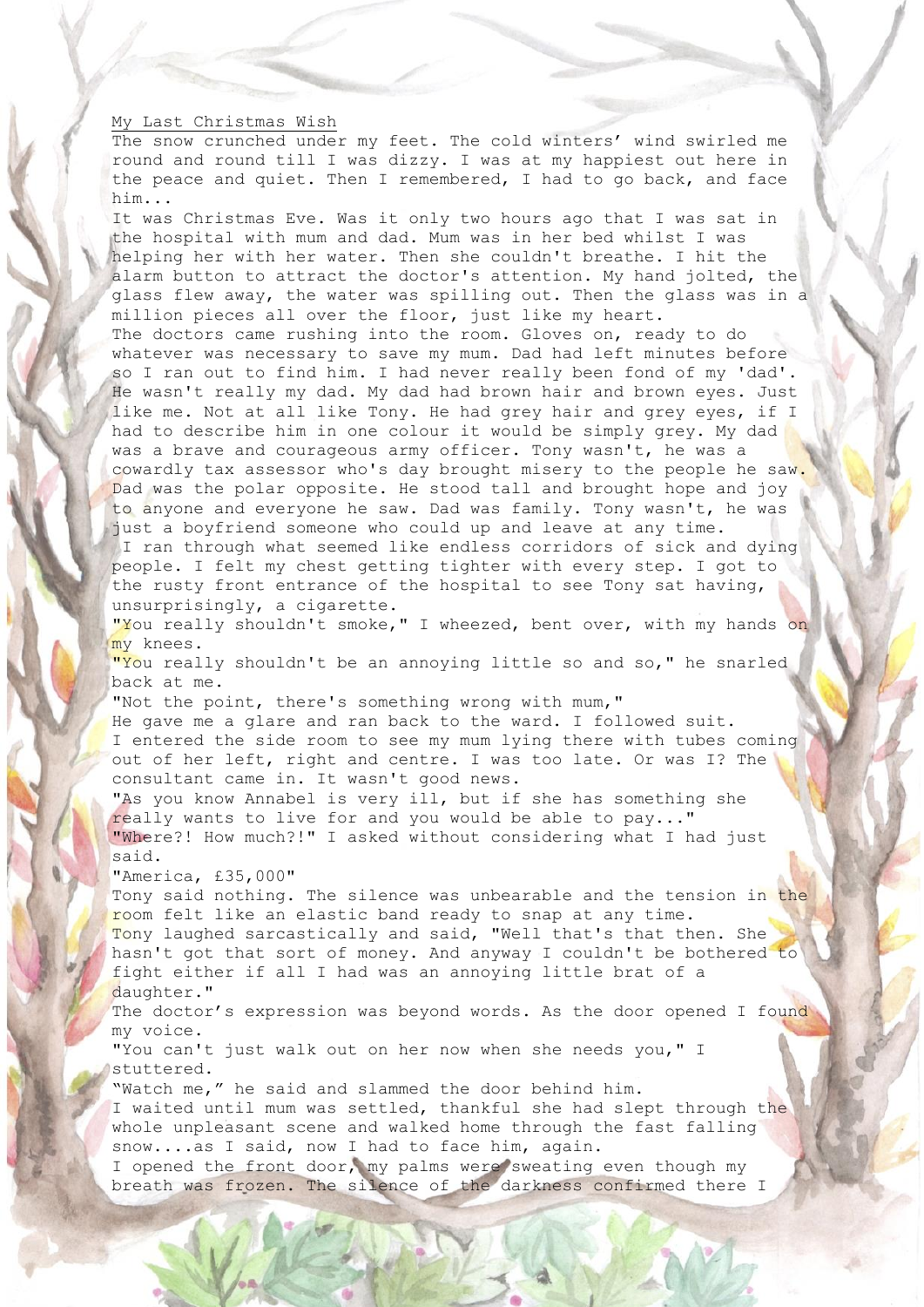knew it, he hadn't just walked out of the hospital. He had walked out of our lives.

I sat in front of the fire. Pictures of me and mum to my left and the 10 year old plastic Christmas tree, with all the never to be opened presents and cards. I had been in hospital for the last 12 hours so I decided to curl up on the sofa and close my eyes. I wished for me, mum and dad to be at home together. Safe.

I slept for longer than I had expected too and woke up to find myself with my baby blanket over me. I sat up to see a man, but not any man. It was Dad. Then I found myself in tears on his lap with his arms around me.

"Shush, it's ok," his deep voice delved into my mind reminding me of when I was little.

We walked hand in hand through the cold winter's snow to the hospital. When we got to mums room we found her with less tubes than before and somehow dad knew what had happened. The nurse smiled at us and ushered us to sit down.

It's not perfect, but I know my last Christmas wish is coming true.

Hannah Vine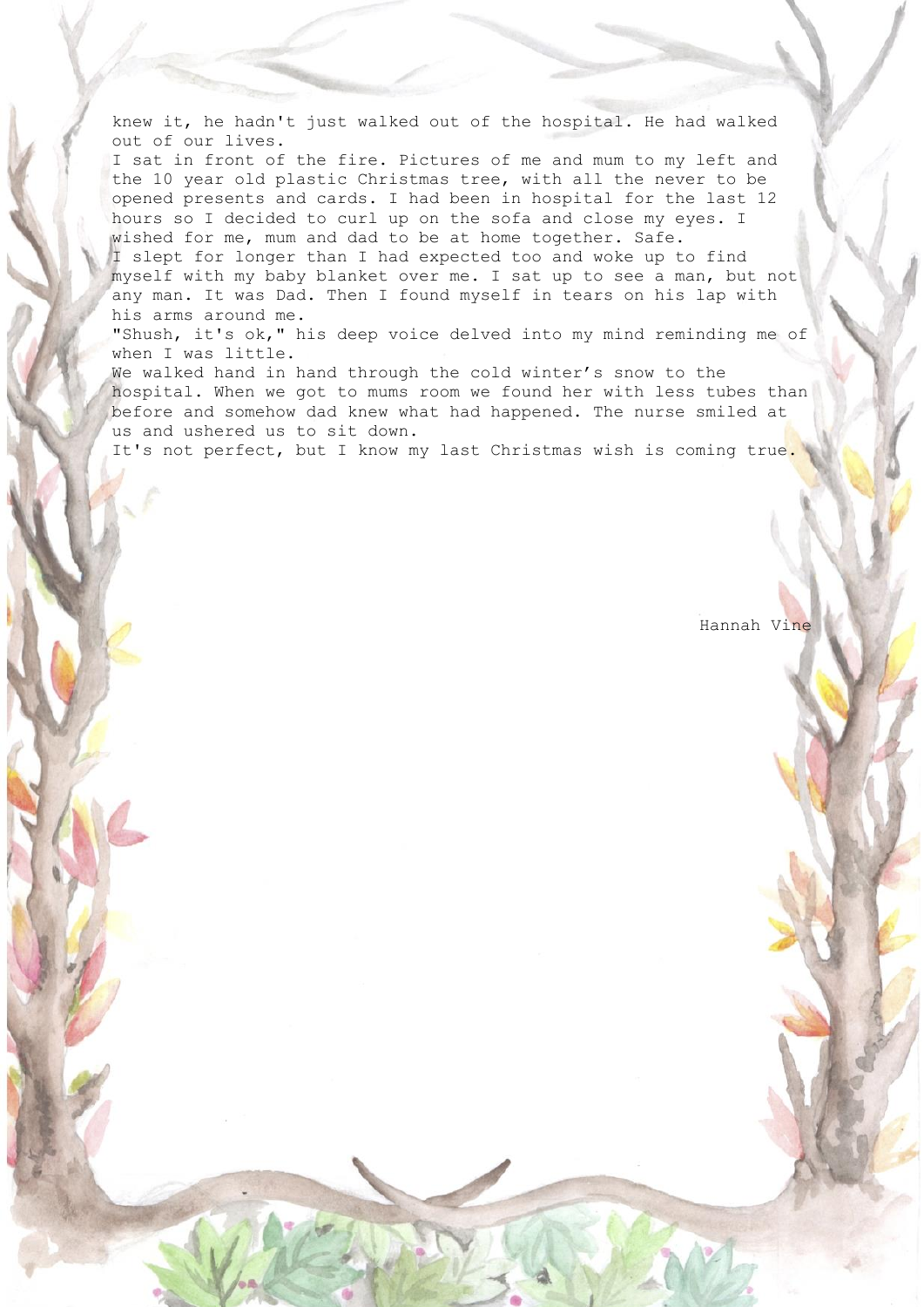#### Merry Christmas

Deepa hurried along the street. The hot tarmac baked her bare feet and the blue smoke from early morning cars stung her throat. The sun had not yet risen, but all around her the Indian city Hyderabad was teeming with life. Traffic choked the road: revving cars, spluttering motorbikes. Violent shouting from frustrated drivers echoed across the shop fronts, the heavy, spiced air drowning in noise and smells. She rushed on, ducking around the garish stalls and the bellowing cries of the salesmen calling for the crowd to buy their goods. Too soon and she reached the factory. She wished she knew what it was called, how to read the large letters on the sign. She wished she could go to school endlessly, study maths, languages, science. She wished she could support her ill mother, bring in more money to put more food on their sparse table, but more than that, that she could learn, be free to know.

Noisier than the streets outside, the factory drummed with machinery, the sprawling buildings crowded with furnaces and fumes and grinding machines. The air was hazy, hung with fumes from the plastic. Deepa pulled on her dust mask before crossing to her place on the roaring production line. She attached the metal hangers to the tops of baubles, spending long, exhausting hours desperately trying to earn enough. She didn't know about Christmas decorations, she didn't know where or why the little spheres would sell or why she had to work so hard to make them. She knew her fingers were sore and calloused from the endless repetition, and her neck ached for she couldn't look up for fear of falling behind on her work. Tracing the unfamiliar letters on the surface of a shiny red bauble as she pushed in the aluminium hook, Deepa prayed to herself that across the world where people were rich, they would buy her baubles.

A flurry of snow wandered silently past the window, catching the light from inside and, gleaming, drifted off into the darkening sky. Amber flames crackled merrily from the wide brick fireplace, splashing the walls with dancing sparks and illuminating the living room with their golden glow. The lamps arranged around the room added their soft orange warmth to the peace. Poppy tumbled into the room, her school bag flung to the corner of the polished hall behind her, gleefully thinking of the Christmas holidays. No more lessons. She was free from the endless drudge of maths, languages, science and the constant boring pressure of exams and tests.

\*\*\*\*\*

Poppy sprawled across the welcoming cushions of the armchair. The fire's comforting heat lazily washing over her, she settled back, bit into a chocolate spread sandwich and reached for her headphones and the latest iPhone; the one she had been given for her birthday.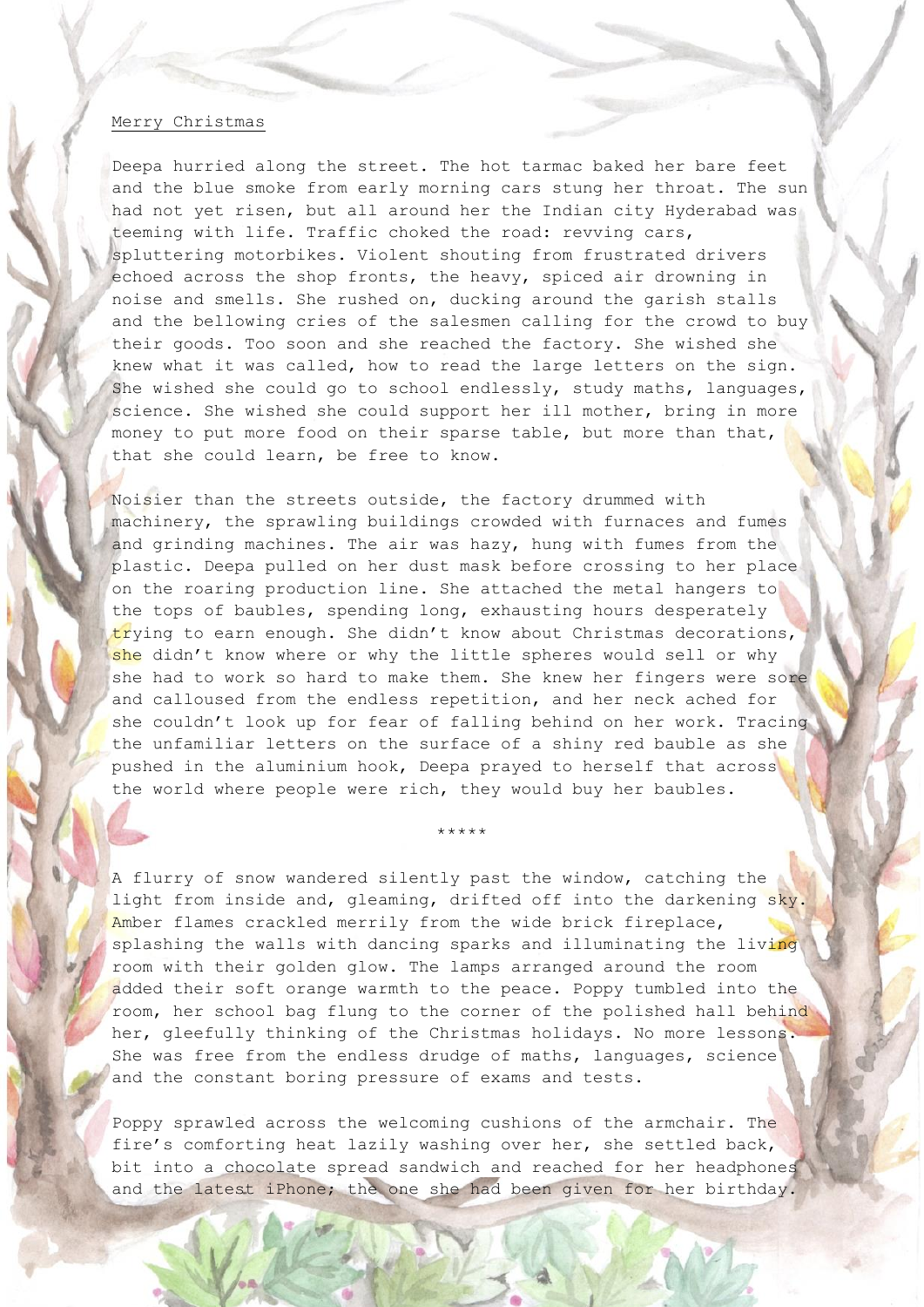She could vaguely hear her mother calling for help in the dinnerscented kitchen but she didn't move - after all, it was Christmas, a time for having fun and eating, not working. Who works at Christmas? She turned the volume up louder, shutting out the quiet of the room, and closed her eyes, tapping a finger along to the beat.

Poppy's father came into the room, staggering under the weight of the year's tree, seven foot, real fir. Poppy unfolded herself from the armchair and untangled a string of glass fairy lights. Together, they wound them around the tree, turning them on and stepping back. The bulbs splashed pools of bright rainbow across the room, mingling with the flickering firelight and twinkling off the silver tinsel ringing the mantelpiece. Poppy's father pulled a box from behind his back, wrapped in green patterned paper and tied with a golden bow. "An early Christmas present for my special girl," he grinned widely. Poppy tore off the wrapping greedily. Inside, nestled in a bed of tissue paper, were two shiny red baubles, 'Merry Christmas' engraved on the sides. "They're sweet," she said and hung them side by side on one of the lowest boughs.

On Twelfth Night, Poppy's mother stripped the decorations from the moulting tree and stuffed them into a black bin-bag. "Poppy, take this out to the wheelie-bin, there's a love." She had overlooked the two red baubles. Poppy pulled them off the branch, leaving their metal hangers behind and dropped them on the floor. They made a satisfying crunch as she stamped on them.

Jemima Swain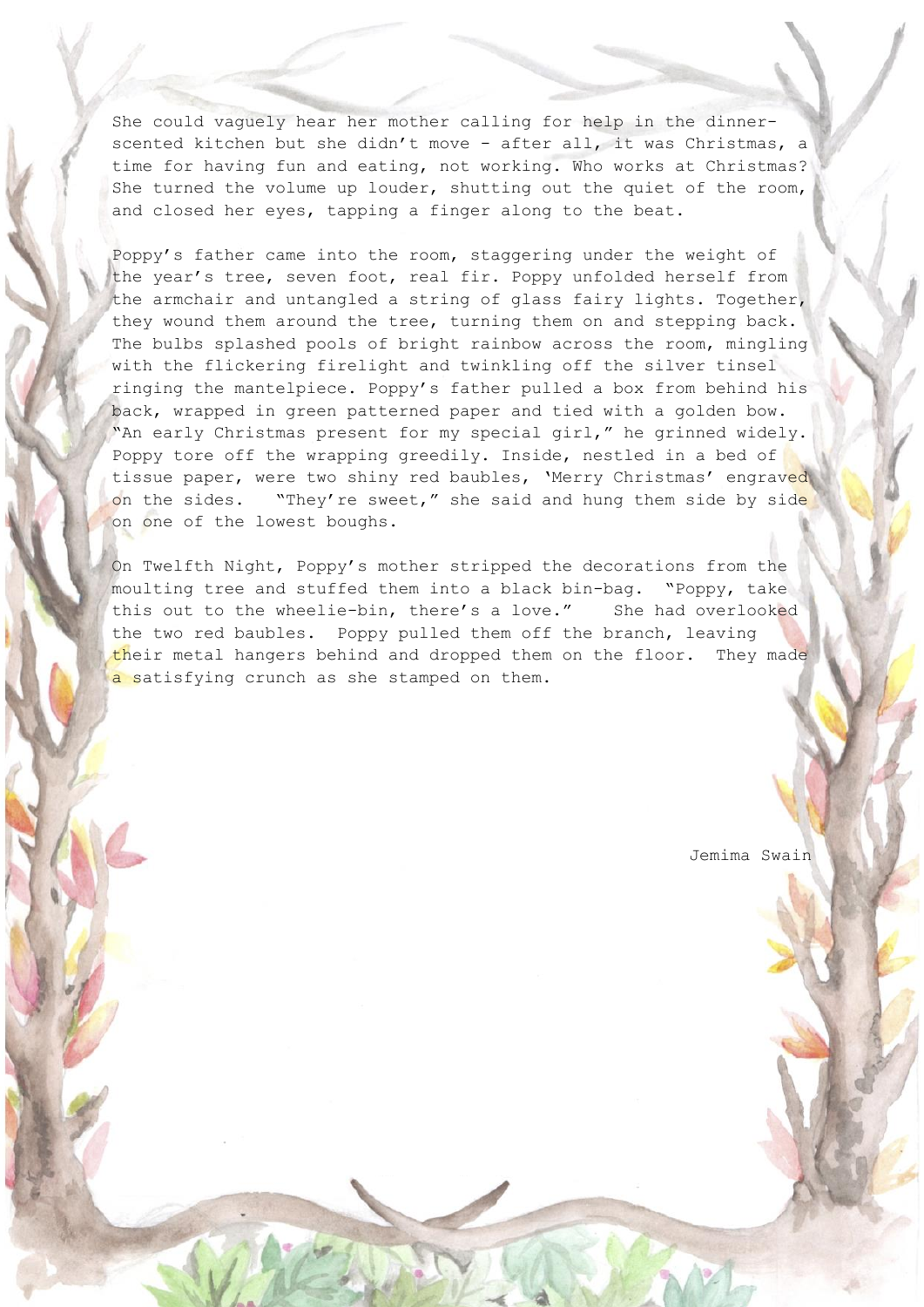#### Santa goes to Court

"And, I think you will find, our evidence clearly shows that my client is forced to move at the speed of light in order to travel across the entire world, in one night. Overworked, unpaid-" "Objection!" cried a short, red-faced man "It is clear that your client is exaggerating, he is well paid!"

"In carrots, sir, carrots!" replied his opponent *Okay, maybe I should explain. Santa was in a bit of trouble. All right, a lot of trouble. Of the legal kind. Rudolph was pressing charges against Santa, enough said.*

"Considering he's a reindeer I'd have thought carrots would be quite good enough!" Santa's lawyer yelled. There was a stony silence. "Oh great," hissed Santa through gritted teeth "good work Bernard, now they all think I'm anti-reindeer."

"How dare you," whispered Rudolph, he cleared his throat "How dare you! Would you be happy with a salary of carrots? Would you?!" "Order, Order!" boomed the judge "Mr Reindeer, perhaps it would be better if we heard from your representative."

"Of course your honour" Rudolph's lawyer drawled " Obviously my client has been deeply hurt by Mr Christmas's opinion-" "It's not my opinion!" Santa interrupted

"Very well, the opinion stated by the opinions stated by Mr Christmas's lawyer. And there are the other charges: poor working conditions, lack of care-"

"Objection! I have cared for Rudolph just as much as the other reindeer, if not more so. It was me who took him in when the other reindeer were bullying him!"

"Please, Mr Christmas," continued the lawyer "How exactly do you travel on Christmas Eve?"

"Why I fly of course," Santa responded.

"In your sled?" "Yes"

"Pulled by reindeer?"

"Yes!" Santa burst out "What, Sir, are you suggesting?" "What I'm suggesting is that your reindeer are being forced to fly. Forced to do something against nature." "Oh for goodness sake! " Santa gasped, "They are magic reindeer!" "Magic because you made them so, sir. Because you changed them" "No! Well yes, sort of. But sir they-" "No further questions?" the lawyer smiled. "No further questions." The judge confirmed "Mr Christmas you have been tried by the high yuletide court and found guilty. You will be suspended from active service delivering presents." "But sir" Santa protested, "My job is vital, it's-" "During which time" the judge raised his voice over Santa's "Your wife or Mr Reindeer will take over your position." "Yes your honour." Santa sighed. "Court dismissed." Jess Bassil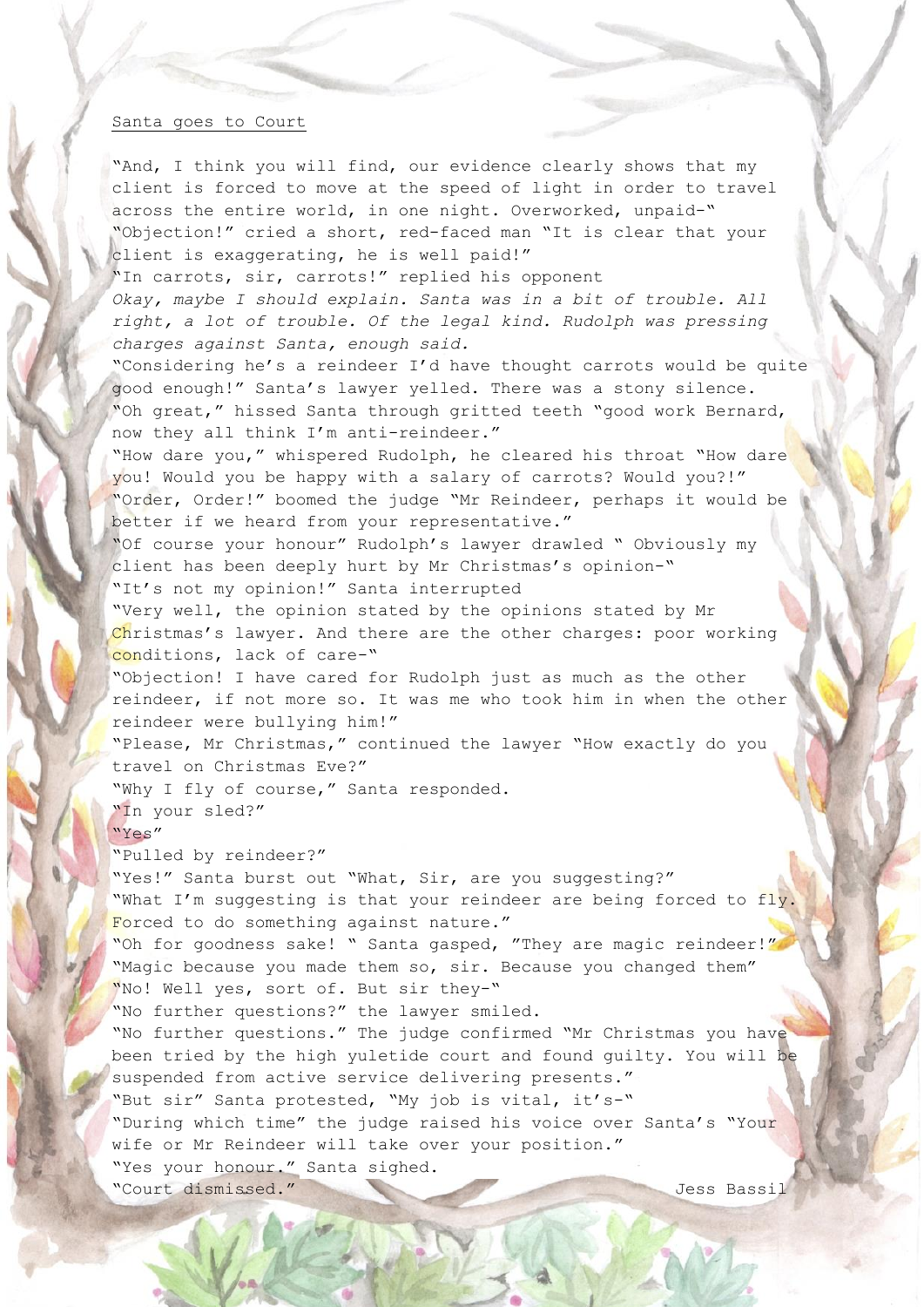#### Untitled

Ella shut her eyes. Even though she was afraid of the dark, the inky nothingness of her eyelids was sort of comforting. Especially since the banging and crashing from downstairs didn't provide much feeling of safety. She tried to convince herself *it's Santa, it's Santa*, but she didn't believe in Santa, and that thought couldn't be pushed from her mind. *It's Christmas Eve, it will be Santa.* Ella scrunched up her eyes, wringing the tears from their ducts. *Maybe it's Mum, putting the presents out.* However hard she tried, Ella just couldn't find a reason for the banging and crashing downstairs.

Despite the fact that Ella did not want to go downstairs and investigate, she was daring enough to adventure into the blacks and blues of the landing at night, to see if her mother was in bed. Slipping slowly out of bed, Ella tiptoed like a reluctant parent in the cold sea across the landing, watching the birds cast intimidating shadows across the wall, through the window. Finally, Ella reached her parents glossy white door. She edged it open slightly, and peered through the gap. Sure enough, there was her mum, fast asleep, curled into the pink and blue flowers on her quilt. Ella's dad had left unexpectedly long ago, leaving no contact or address. Ella's mum, Lily, had been left with Ella and her little sister, Milly. Ella was only three when her dad left, and had loved him dearly for the three years he had been around.

Ella held in her panic, and tiptoe-ran back to her room, leaving the door slightly ajar, snuggling into the purple cave that was her bed. *It's not her… It's not her…*Ella's breathing became heavy. She pulled her quilt closer to her face, listening to the calamity downstairs. Then it struck her. The big question. How does Santa deliver so many presents in one night? Ella had the answer. Santa was a ghost.

At a time like this, being a victim of phasmophobia isn't ideal, therefore, Ella was struggling. She lifted her phone from her bedside table and checked the time. 11:59. *Almost Christmas*, she thought. *Everything's happy and perfect on Christmas.* Except it wasn't. Her dad was gone, there was something downstairs and - oh, I haven't mentioned this, have I? - her sister was in hospital after an asthma attack.

Ella had found that her fear could be settled by drawing the ghosts she imagined, so she set to work designing Santa Ghost. He had a faded white-red outfit, like the Santa she loved long ago, and a long white beard, down from his beady yellow eyes to his black belt. It seems strange, but, despite her fear, Ella loved Halloween. Consequently, when she drew ghosts, she aimed for them to look daunting and evil. However, even with his yellow eyes, Santa Ghost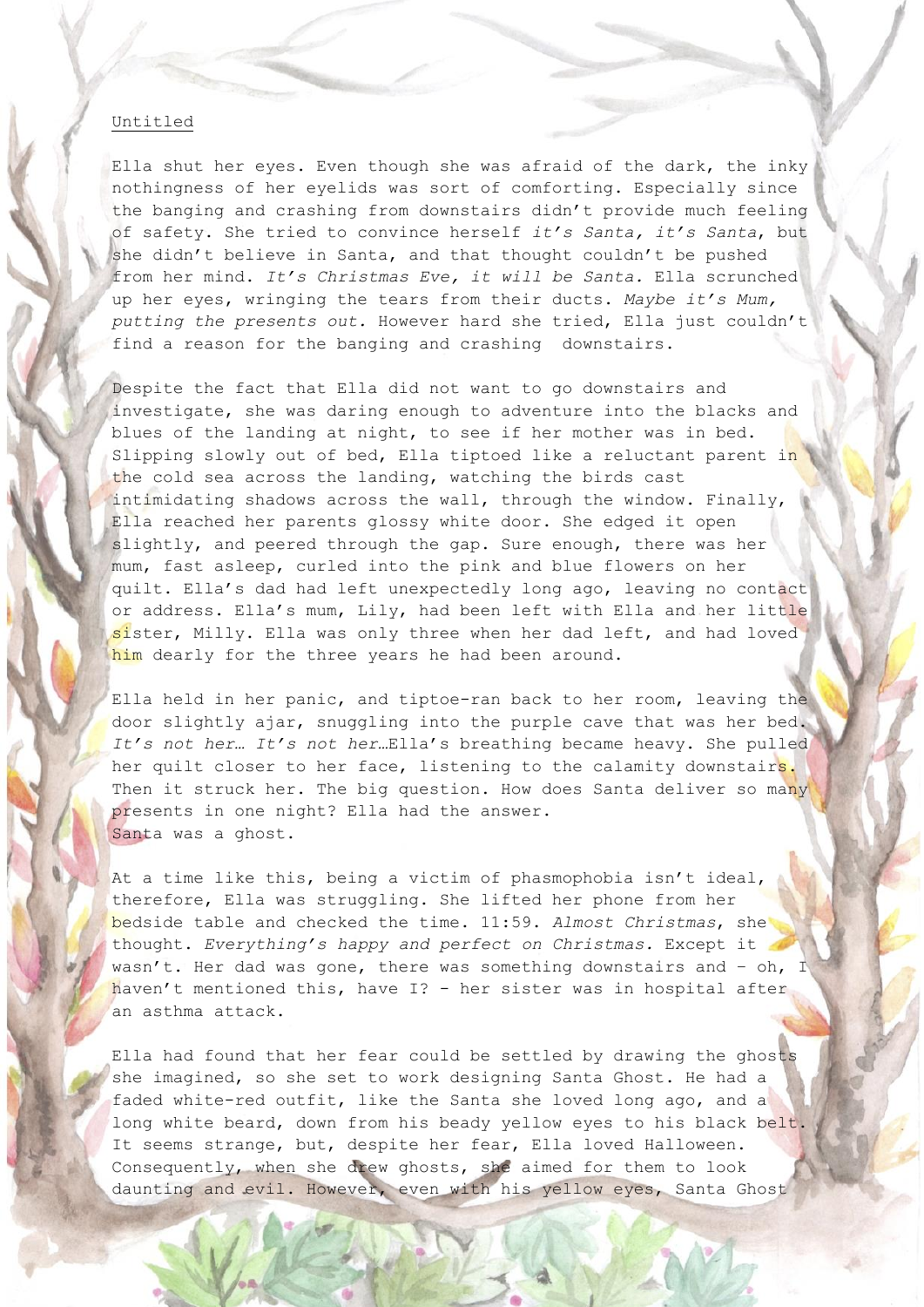looked kind and like… like her father. Before she knew it, she was asleep, lying her head on the smudgy ghost drawing.

"Ella? ELLA?!" Ella awoke to the sound of Milly's voice. It took her a moment to realise that Milly was meant to be in hospital. "Ella! I was unplugged for Christmas and forever!" Ella laughed as Milly bounded into the room, her podgy toddler legs bouncing off the floor. "Unplugged," Ella repeated, giggling, "DISCHARGED, you muppet!" They both rolled about on her bed until Lily walked in. OK girls, I'm sorry, but Santa couldn't get here this year," she sighed, and whispered into Ella's ear, "I haven't enough money to buy the presents." Ella sighed, but they went into the lounge anyway, Ella's heart pounding; *has it gone has it gone has it gone…* 

As her mum opened the door, Ella shut her eyes, but she didn't get the same inky nothingness. She felt the urge to open them. And, as she did, a red and white figure came into view. But it wasn't Santa. It was her dad. Ella ran towards him, and hugged him tight. And, around him, were presents. Lots of presents. "Oh my goodness!" Lily exclaimed, hugging Ella's dad too. "You did this for us?" "I couldn't stay angry at you. Besides, I got your texts about Milly, I just didn't answer them to make it appear I'd got a new number. I had to come when I heard." The whole family sat to Christmas dinner, opened presents and Ella regarded it the best Christmas ever. And, as she went to sleep that night, she saw a bright red light in the sky, and she smiled.

Kate Inman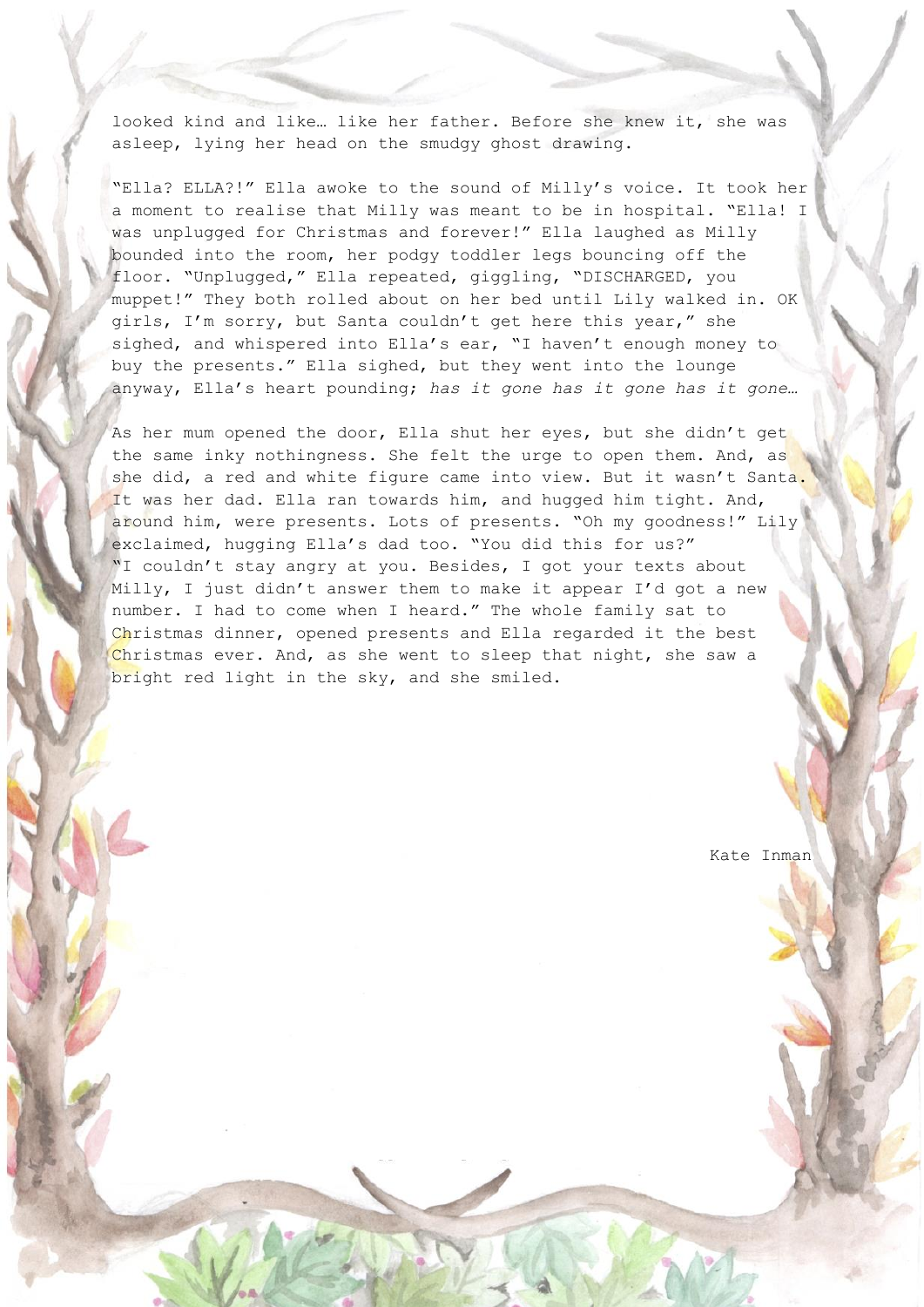#### Christmas Alterations

*The Elf, Rudolph and Father Christmas*

On the eve of Christmas eve, on the stroke of midnight, under a faint but shimmering aurora and a night sky flecked with stars, Prickle, (known to some as Prick-Ears) the elf who was small, as elves go and lean, with jutting cheek bones, rich golden eyes, cropped brown hair, an unruly fringe and a cheeky grin was at that moment trying to clean Rudolph the reindeer's hooves, which he knew was pointless since they were always clean but they appeared otherwise.

Registering that it was useless, and eyeing the disused quarry just slightly beyond reach, he crept away, leading Rudolph to the forbidden, cursed quarry.

So immersed were the other elves in cleaning their reindeers' hooves that they did not notice him all except one, by the name of Peitch (pronounced PEE-ch) who decided to question him later. She had a good memory and was a very good inventor.

Prickle had always loved risk and adventure, so he set foot onto the quarry's powdery floor, dotted here and there with puddles. He ignored a sign that said 'Beware! Danger!' for, he stated, it did say what danger, and the unknown was too tempting to leave unexplored.

Rudolph the reindeer was one of T.Christmas' new steeds, shy and sensitive to this icy world. The ground was wet and uneven and Rudolph's nose started to tingle as he stepped in another puddle of murk. All of a sudden, "Aaa-a-tchoo!!!" he sneezed, snuffling. Staggering forward with momentum, he bumped into a wall of rock as his nose rubbed against the quarry powder, which made him sneeze again- showering powder over Prickle- who harrumphed, dusting his clothes angrily. Rudolph started to shy away, then froze. Prickle had his back turned and his eyes oblivious to the creakily sliding mechanism of a concealed cave.

Slowly Prickle followed Rudolph's line of vision. Trembling with excitement, he dashed in impetuously. Rudolph cautiously probed inside, decided it was not a dungeon, trap or trick, then plodded into the cavernous space.

The mossy, dank and decaying, displaying centuries' worth of rot, mildew and erosion. Stalactites hung and stalagmites rose either side of a cleared, worn mine path. Trickling, icy underground water gurgling by was their only companion, and silent stillness stretched like a gloved hand. Prickle and Rudolph picked their way towards the back of the cave where a faint light glowed, radiating authority and feeding curiosity.

As they got closer, they realised that there was a long pit with almost vertical steep sides, just the right height for a human but triple that of a small elf. They could not see where it ended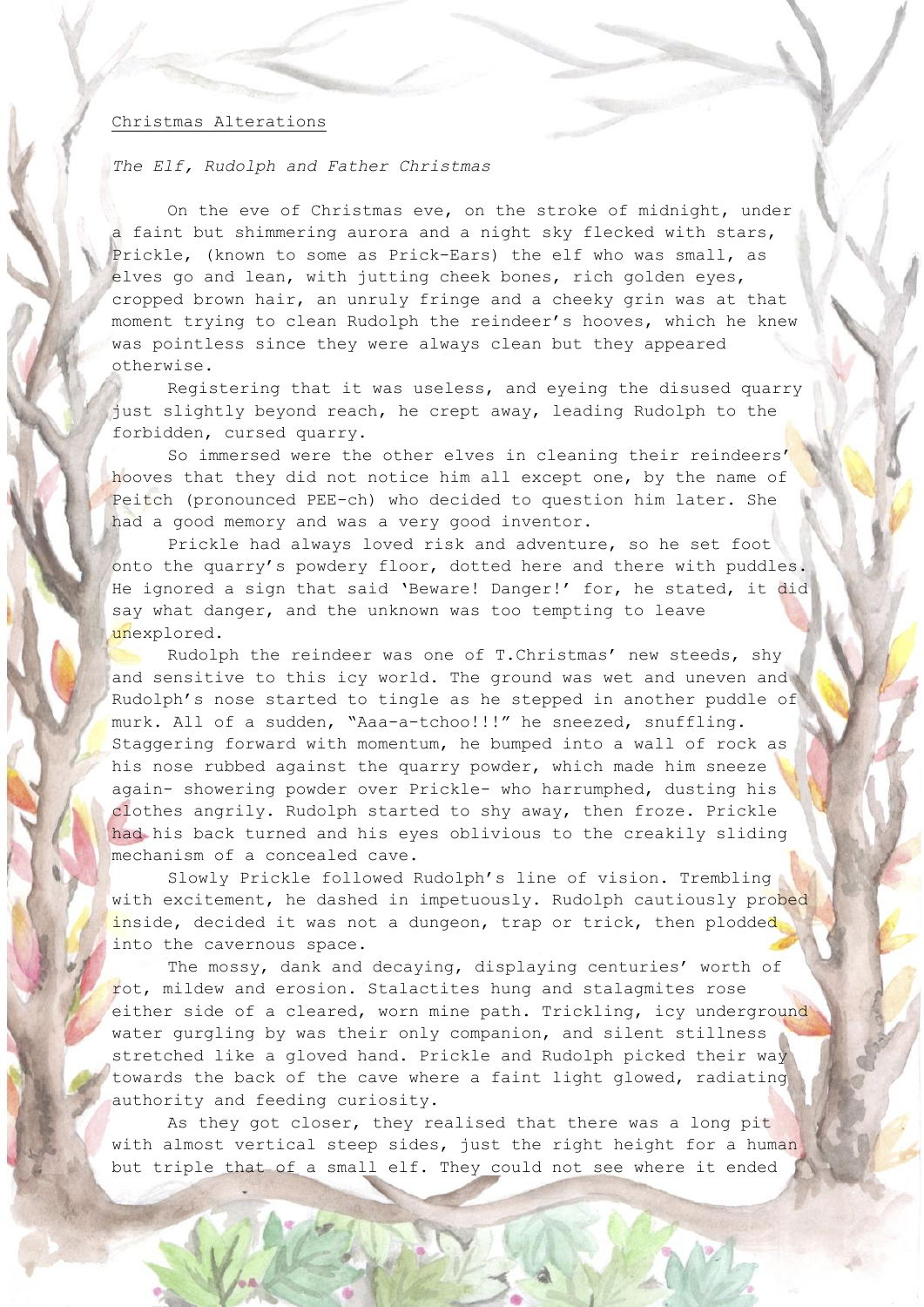and it was wide, so Prickle could not jump it. A rusty railway for mine-carts, broken and forgotten, was embedded haphazardly below.

Rudolph immediately turned back, but Prickle grabbed his reins and vaulted onto Prickle's back. He jerked the reins and directed the unwilling reindeer towards the pit. "Come on Rud! It's only a hop for you! Jump, please!" Rudolph, young and terrified, fought regain control, but Prickle's arms were stronger than they looked. The reindeer, with no choice, jumped, clearing it easily. "See bud! Told you! Now move it!" With that, Prickle slid off his back and ran towards the light, leading an eager reindeer.

When they reached it, Rudolph was the first to look down the well, and a curious thing happened. The powder on his nose stained it a violent shade of bright red. Startled, he sprang back as if blinded. When Prickle looked down it the powder on his cheeks melted until they were rosy red. What was more, an older version of T.Christmas with a beard and red instead of green clothes on was trapped at the bottom, due to a rather large belly. "Help," he croaked, then started to cough as if clearing his throat. When his fit was over, all he could say was "Ho! Merry Christmas to all and to all a good night! Ho ho!"

Prickle deduced that this old man must have been Santa before Teenager Christmas came along. But why was he stuck in a cave? This and many more questions filled his mind.

"Rudolph, pull him out. Rudolph, carry him back." Two simple instructions and they were back, over the hole, and out of the cave.

All the other elves had finished cleaning hooves and so they smuggled Santa in under some straw, which Rudolph and a few friends defecated on.

After a hearty dinner, Prickle proceeded to visit Rudolph's stable but found Peitch barring his way: taller, older, and more intelligent, but envious of his perfectly Prickled ears. "Uh, uh, uuhh. Ya not goin' anywhere until ye tell me whatcha up ta. I saw ya crepsin' off and I already figured you'd be late for dinner. Tell me or I'll report. I think I know," she smirked, "no doubt yer tryin' ter beat me for the BestPrezzieComp this year," she said. "Now spit out yer little secret."

"I wasn't trying to beat you. I actually forgot about the comp," he added sheepishly. And he explained. Finally, he asked "Do you have any idea who he is?"

"Well ain't he the legendary Father Christmas?" Prickle stared at her blankly. She sighed, exasperated by his lack of knowledge. "You know, the one who ate mince pies? T.C. said he was long

gone, but I knew, as long as our cheeks are rosy, he's alive."

"Oh… right…" Prickle's head buzzed with thoughts.

"Well I'll leave ya ta dwell on it. Good nigh'." She flounced off.

"Good night Peitch," said Prickle, pondering ideas, and turned to the boys' dormitory.

And all was quiet in the elfhouse.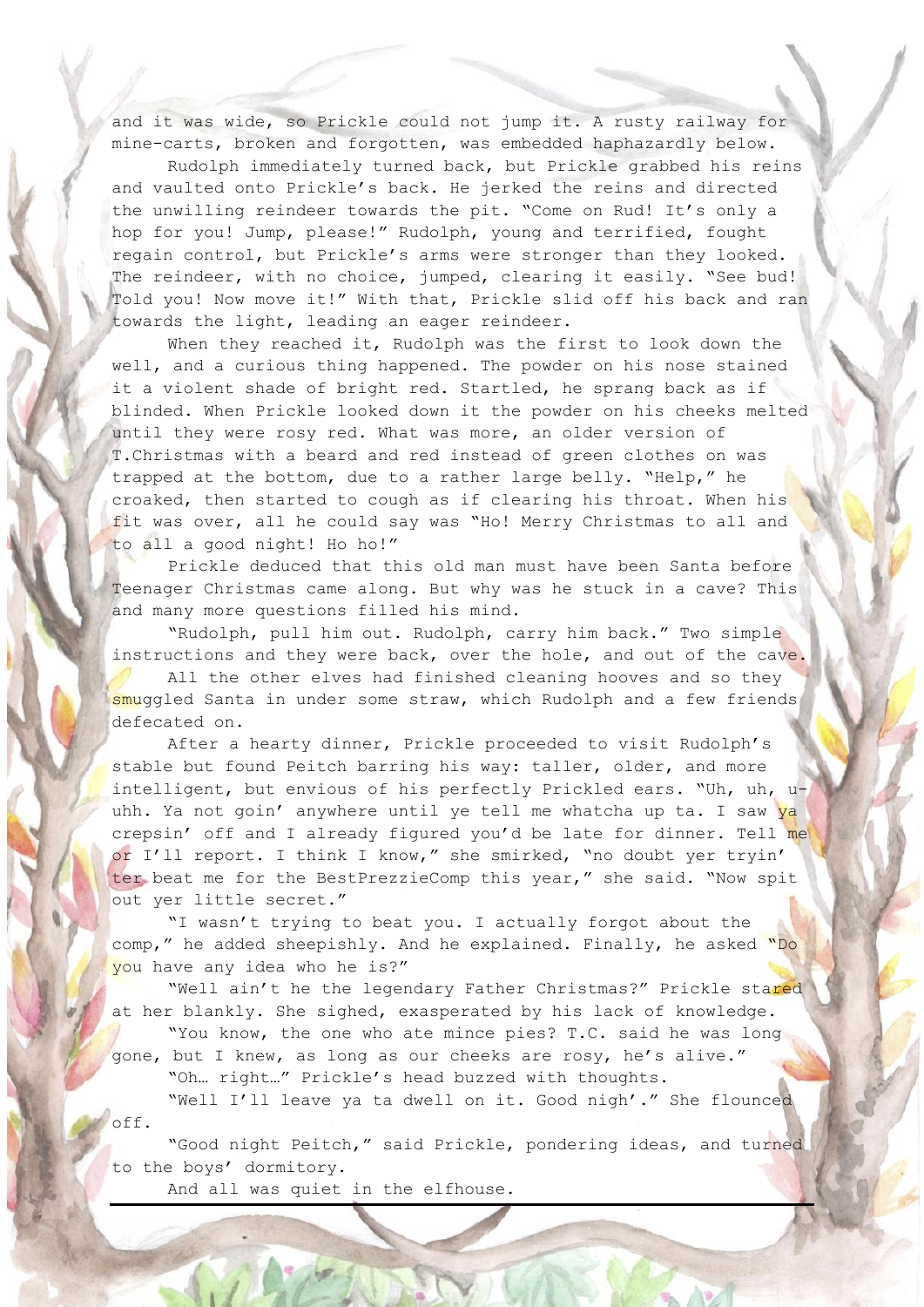Next morning T.Christmas checked the reindeers, last of all Rudolph. He was just about to leave when Rudolph sneezed and his plaster floated off, revealing a bright red nose.

T.Christmas yelped, "Grandpa!" and searched everywhere. "And an ill reindeer too!" he furiously thought.

Sirens blared and the real Santa sang the truth with the special red torch Peitch had made to make people sing. Police arrested T.Christmas but he had escaped.

"Psycho snowmen have been sabotaging everyone on Christmas day! Chaos everywhere! Suspected madman escaped!" said the news. Prickle just thought, "Well at least the real Santa's back. He'll sort it out in no time." And with a smile, he resumed his work. The question is: Will he?

Lily Yang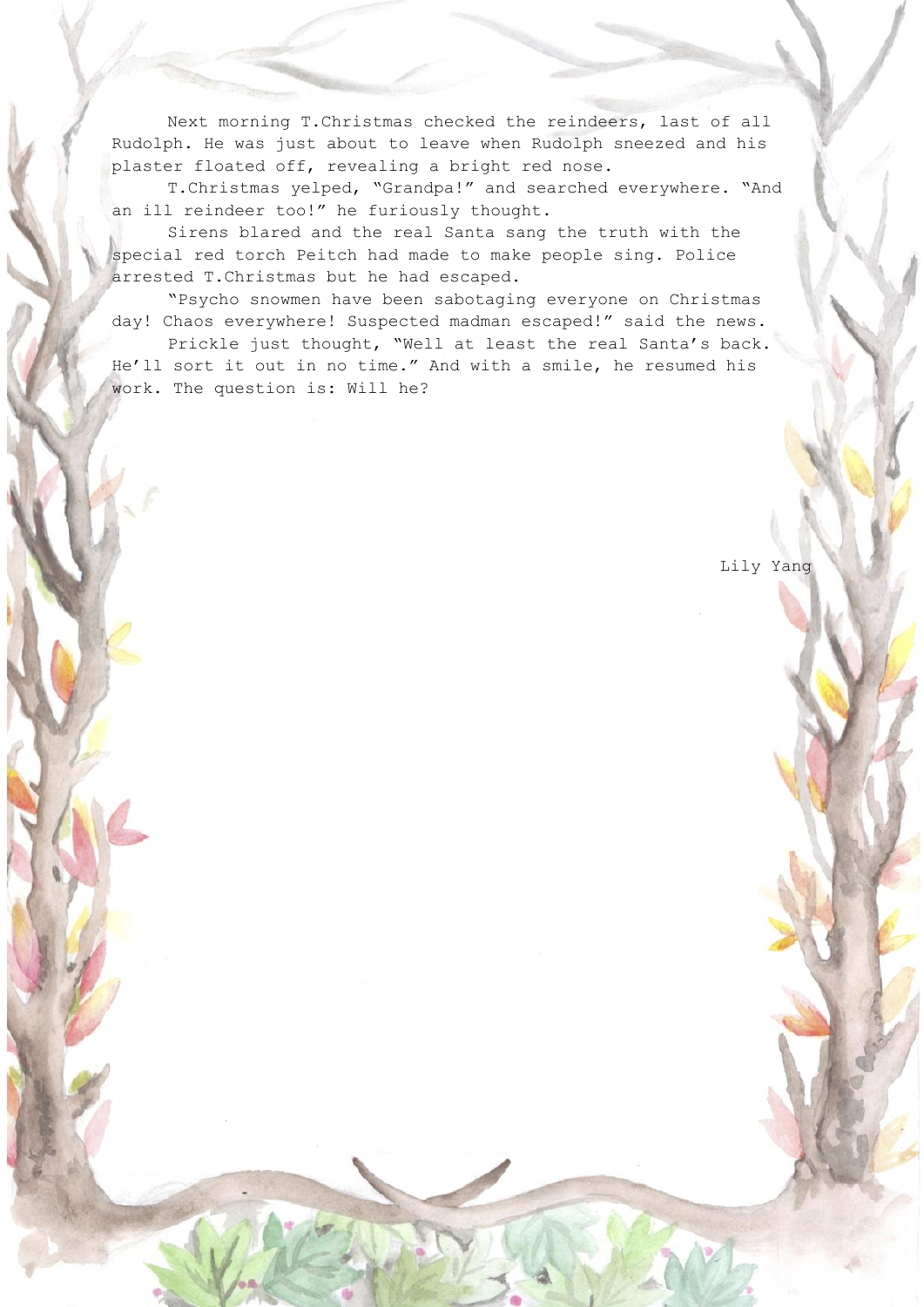#### Christmas

What did she want for Christmas? That's all anyone ever asked; And she told them she didn't know, But she knew that was a lie

She wanted something impossible What she wanted was not physical, It was power; It was knowledge.

Was it a sign that she'd grown up? That she didn't want for possessions, She didn't want a mediocre gift; Because she wanted for someone

She wanted to turn back time, And silence the words before the sound, To stop destruction in its path, And to keep herself sane.

She wanted the gift of hindsight, So she wouldn't again make a mistake; Nothing similar could ever happen, And prevent reoccurrence of such pain.

She hadn't had a care in the world, This should have been her best Christmas; But then the smallest stone was thrown, And her castle walls came tumbling down.

Was she just an immature little girl? Throwing away Christmas wishes for a boy; Whilst adoring him, she wasted away, And all she asked for that Christmas was him.

Sophie Fennelly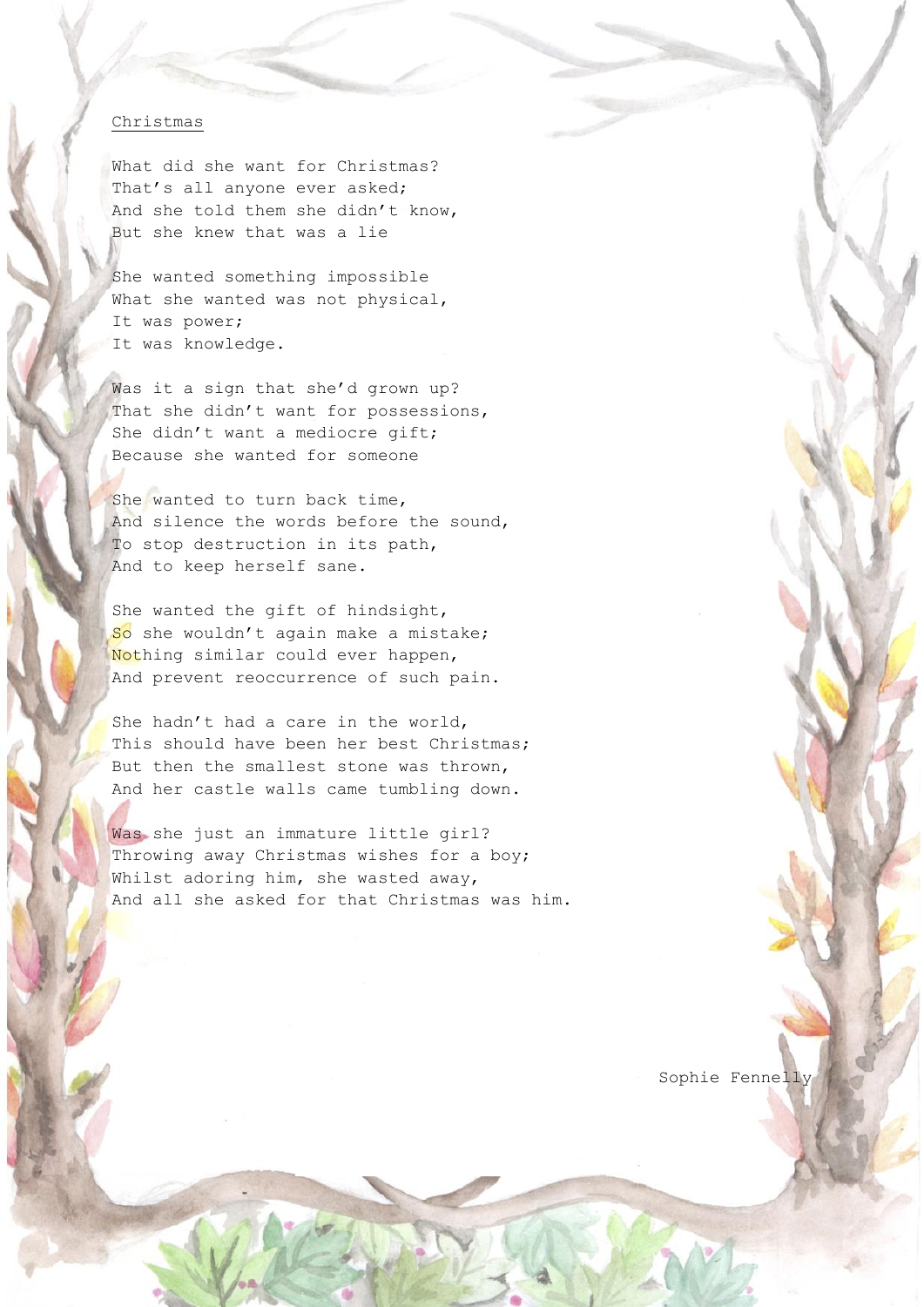#### Winter Flowers

We're together now like we never were, though parting hands creep like frost from unexpected places. But I am warm. You are holding my hand there is hot chocolate on your lips and I am warm. Your cheeks are pink like Winter's Daphne bholua – I always thought that flower was meant for Spring, like the citric sweet of Satsumas. But it is Christmas and bholua's punk and Satsumas burst on my tongue. I love your smile.

Unexpected days are spent together drawing out longer hours than our rations should allow. There are those who would not like it. And night must come and all too often I am left wondering if your bed is cold as mine. Perhaps her words are colder. Abeliophyllumdistichum is too pretty for its name. Of course the word looks beautiful printed on a page. But it reads like it belongs in laboratories or quiet bottles, not shining under snow as if it does not know cold. Of course it does. Even white forsythia does not sing like it should; and so of us. Not what they think and, like forsythia when Spring turns to Summer, as we part we shrivel